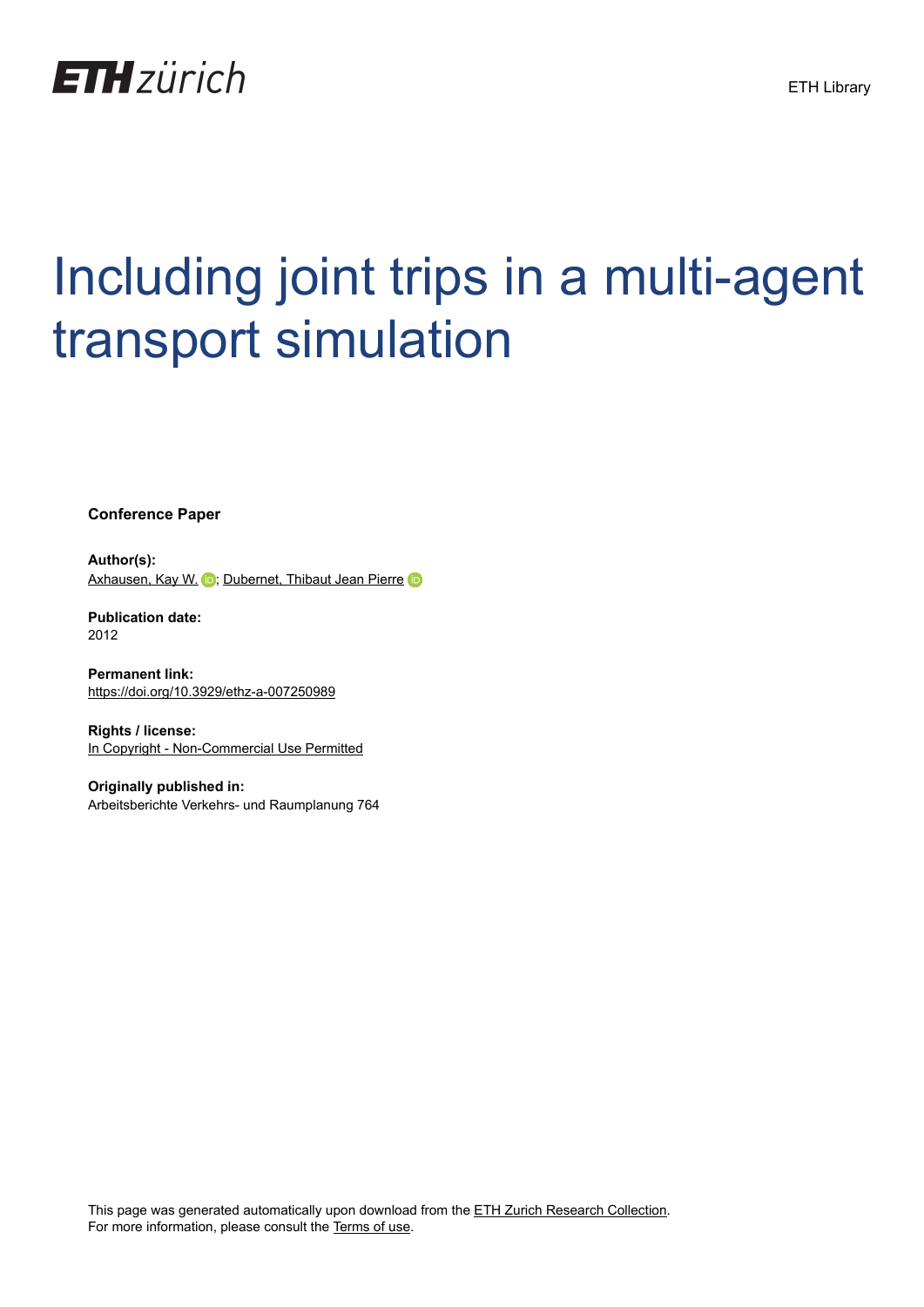

# **Including joint trips in a multi-agent transport simulation**

**Thibaut Dubernet Kay W. Axhausen**

**STRC 2012** May 2012



STRC | 12<sup>th</sup> Swiss Transport Research Conference<br>Monte Verità / Ascona, May 2 – 4, 2012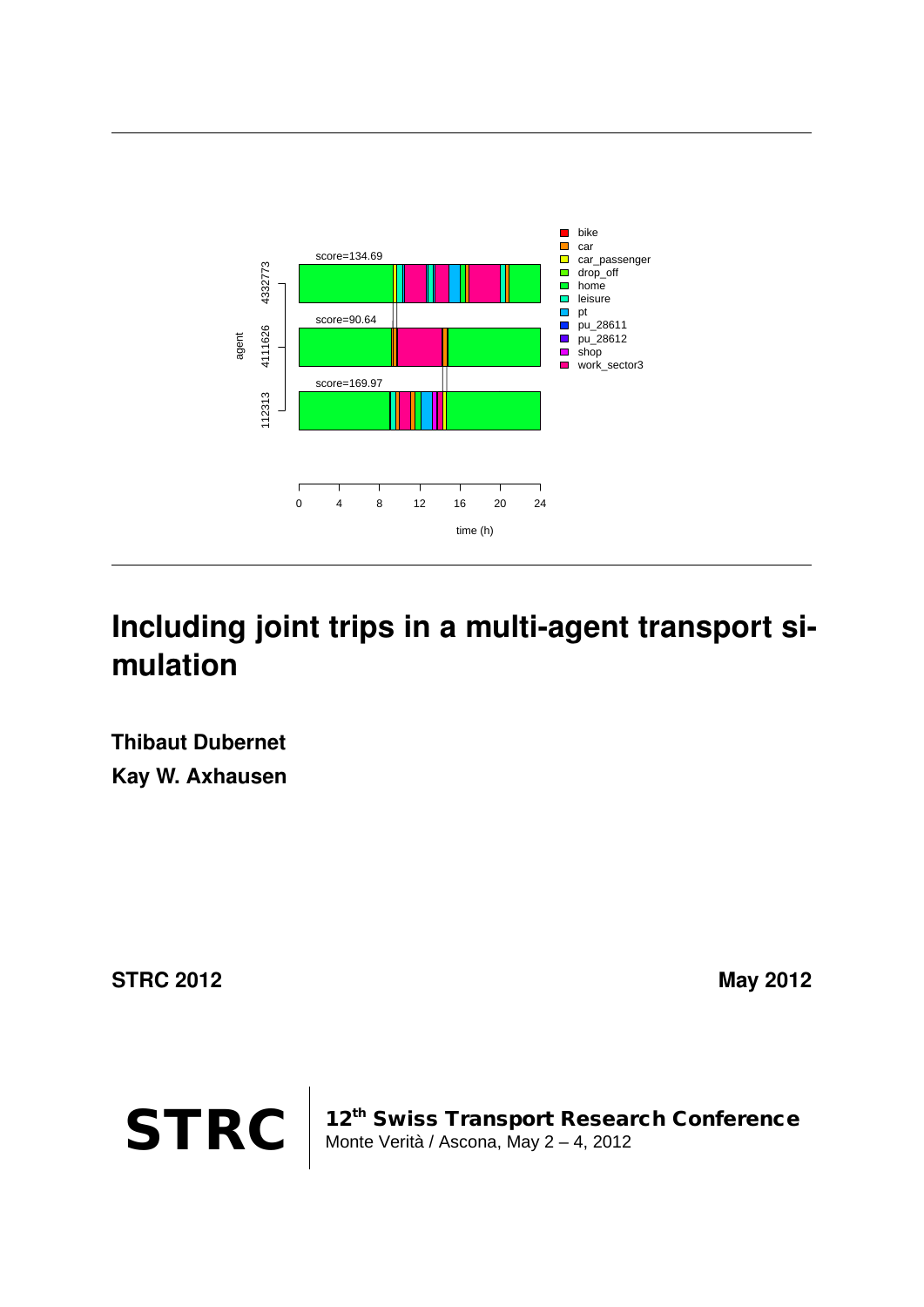#### STRC 2012

# **Including joint trips in a multi-agent transport simulation**

Thibaut Dubernet Institute for Transport Planning and Systems (IVT) ETH Zurich CH-8093 Zurich phone: +41-44-633 68 65 fax: thibaut.dubernet@ivt.baug.ethz.ch

Kay W. Axhausen Institute for Transport Planning and Systems (IVT) ETH Zurich CH-8093 Zurich phone: +41-44-633 39 43 fax: +41-44-633 10 57 axhausen@ivt.baug.ethz.ch

May 2012

# **Abstract**

Among the simulation approaches, the activity-based approach is used increasingly in operational models. It allows both to focus on individual behavioural rules, and to model behaviour at a much finer level than more aggregated approaches.

A behaviour that one can and should model is the *joint travel* behaviour: the fact that several individuals may travel in the same private vehicle. An appropriate modeling of such a behaviour is important both for detailed simulations of households behaviour and for the evaluation of some policies, like incentives to perform car-pooling.

We present an approach to include such a simulation of joint travel in a multi-agent microsimulation, considering the case of MATSim as an example.

First results of this approach for the Zürich region are presented.

# **Keywords**

activity-based, joint trips, car pooling, microsimulation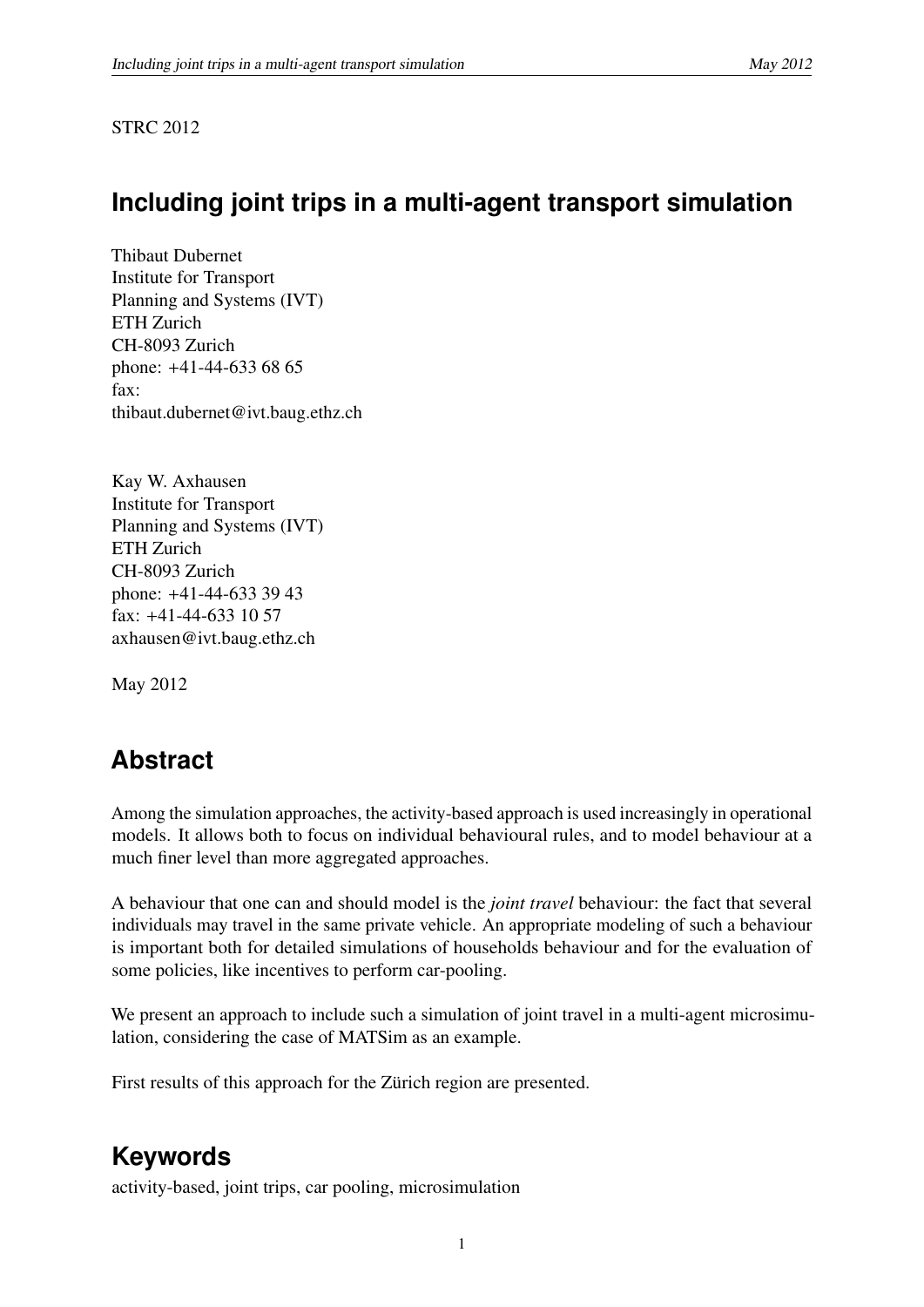# **1 Introduction**

Traffic simulation models are used to predict traffic flows on a network, aiming at supporting analysis and decision taking. Since the first models proposed in the middle of the twentieth century, the increase in computational power and the continuous improvement of traffic models led to always more precise and finer predictions. A successful framework for simulating traffic is multi-agent activity based transport simulation, where agents, representing individuals, travel through a simulated network from one activity to the other.

With such models, the simulation is based on individual behavioural models, and thus virtually allows to simulate any behaviour which impact on traffic is assumed, or known, to be important. The fact that several persons may coordinate themselves to travel together is such a behaviour. Its simulation can be used to predict the impact of car-pooling on traffic flows, or the impact of car-pooling incentives on the share of this mode. Another major application is to better simulate the behaviour at the household level, where the share of such trips is known to be significant.

MATSim is a multi-agent simulation software, which uses an Evolutionnary Algorithm to search for a user equilibrium. This purely competitive model is not adapted to the simulation of cooperative behavior. To solve this issue, we propose to define the equilibrium over competitive cliques, defined as groups of agents aiming at maximising a group-level utility.

This paper presents this approach in detail. First, related work is reviewed in Section [2.](#page-3-0) The approach, as well as its implementation as a MATSim module, are presented in Section [3.](#page-9-0) The results of a run of a scenario for the urban area of Zürich, Switzerland, are presented in Section [4.](#page-12-0)

# <span id="page-3-0"></span>**2 Related studies**

## **2.1 The activity-based approach**

Simulation of travel behaviour is a widely used tool, which can be used for predicting the effects of some change in infrastructure, reconstruct missing data about the current state, policy evaluation or behavioural hypothesis testing.

Generally, simulation models are classified as macroscopic, mesoscopic or microscopic, depending on the level of aggregation used.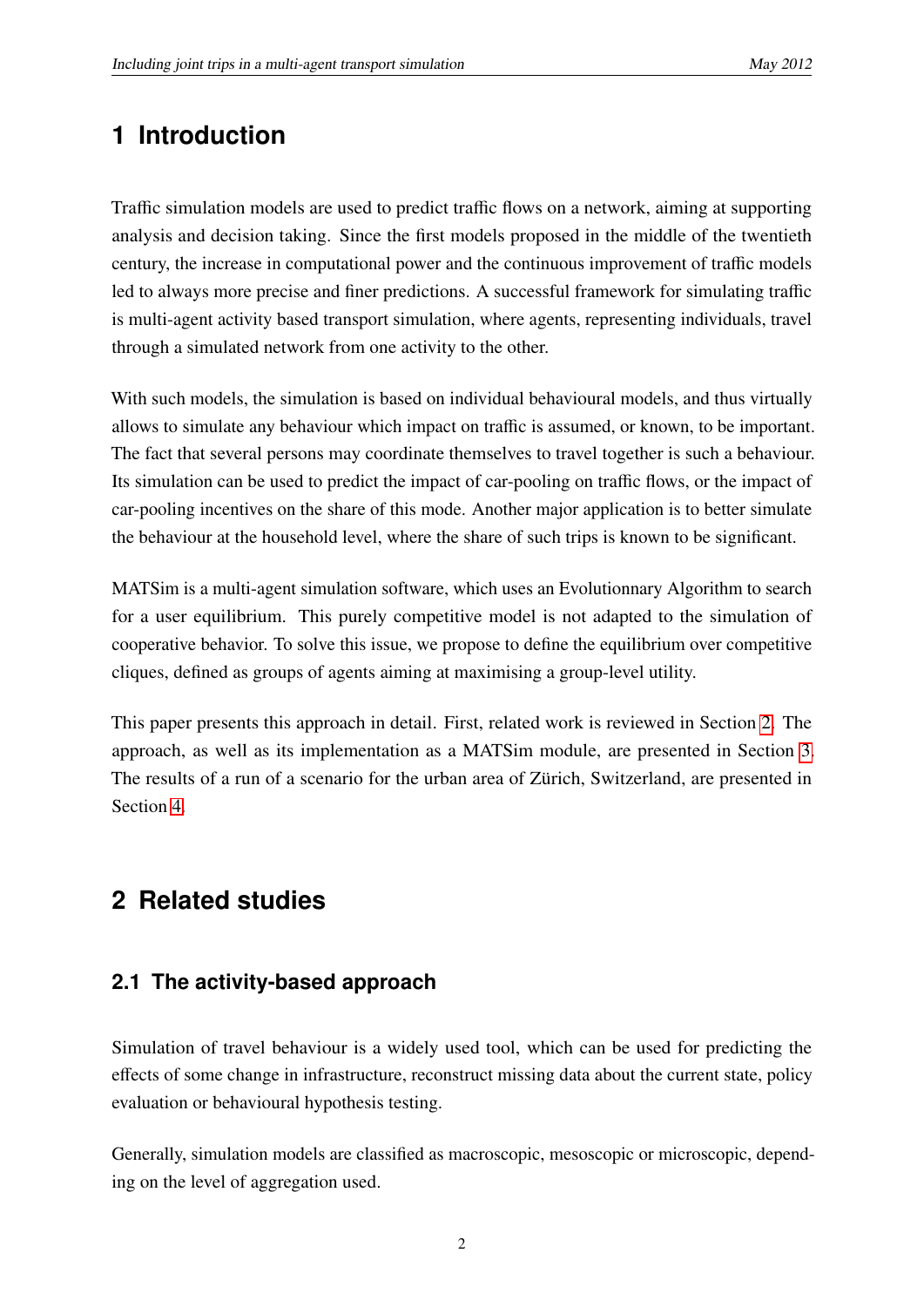Naturally, each type of model has its strengths and weaknesses. While macroscopic models, which only work at the aggregated level, are computationally efficient and only require aggregated data as input, they have difficulties to represent time-varying aspects of traffic. On the other hand, microscopic models, by simulating agents individually, can predict traffic dynamics much more easily, but at a much higher computational cost and with finer data as input.

However, increase in computational power in the last decades has made this kind of models more and more appealing.

A successful framework while simulating individuals at a disaggregated level is to use the so-called "activity-based " approach, proposed during the early eighties [\(Jones](#page-22-0) *et al.* [\(1983\)](#page-22-0)*,* [Recker](#page-23-0) *et al.* [\(1986\)](#page-23-0)). In this approach, the fact that travel is always oriented toward a goal is taken into account explicitly: agents are assigned plans, consisting of located activities, and travel between those activities in a simulated network. A fundamental difference with trip-based approaches is the explicit modeling of travel as a need *derived* from the need or willingness to perform activities [\(McNally and Rindt](#page-22-1) [\(2008\)](#page-22-1)).

The way the plans are computed depends on the model: in the following, we focus on the way the MATSim software achieves this task.

## <span id="page-4-0"></span>**2.1.1 Equilibrium based models: the MATSim process**

MATSim is an open-source software, released under the terms of the GNU Global Public License (GPL). It mainly aims at simulating time-dependant traffic flows [\(Balmer](#page-21-0) *et al.* [\(2008\)](#page-21-0)*,* [Rieser](#page-23-1) *[et al.](#page-23-1)* [\(2007\)](#page-23-1)). To do so, it relies on the assumption that the state of traffic on an average day corresponds to a user equilibrium: no individual can improve the utility he gets from his day by modifying his daily plan, given the plans of the rest of the population. The only dimensions considered in the equilibrium are the ones related to short term decisions: route choice, mode choice, departure times, *etc.*.

To search for such an equilibrium, MATSim uses a relaxation process: starting with initial plans, agents are moved through a simulated network, giving estimates of the cost of travel. Then, plans of a given fraction of the agents are mutated, randomly or to optimality given the previous state. Non mutated agents choose one of their previous plans based on the past scores, and the simulation is run again. This process is executed until a stopping criterion is met (currently, a fixed number of iterations fixed *a priori* is used [\(Meister](#page-23-2) *et al.* [\(2010\)](#page-23-2))).

This process allows to take into account the complex relationship between traffic flows and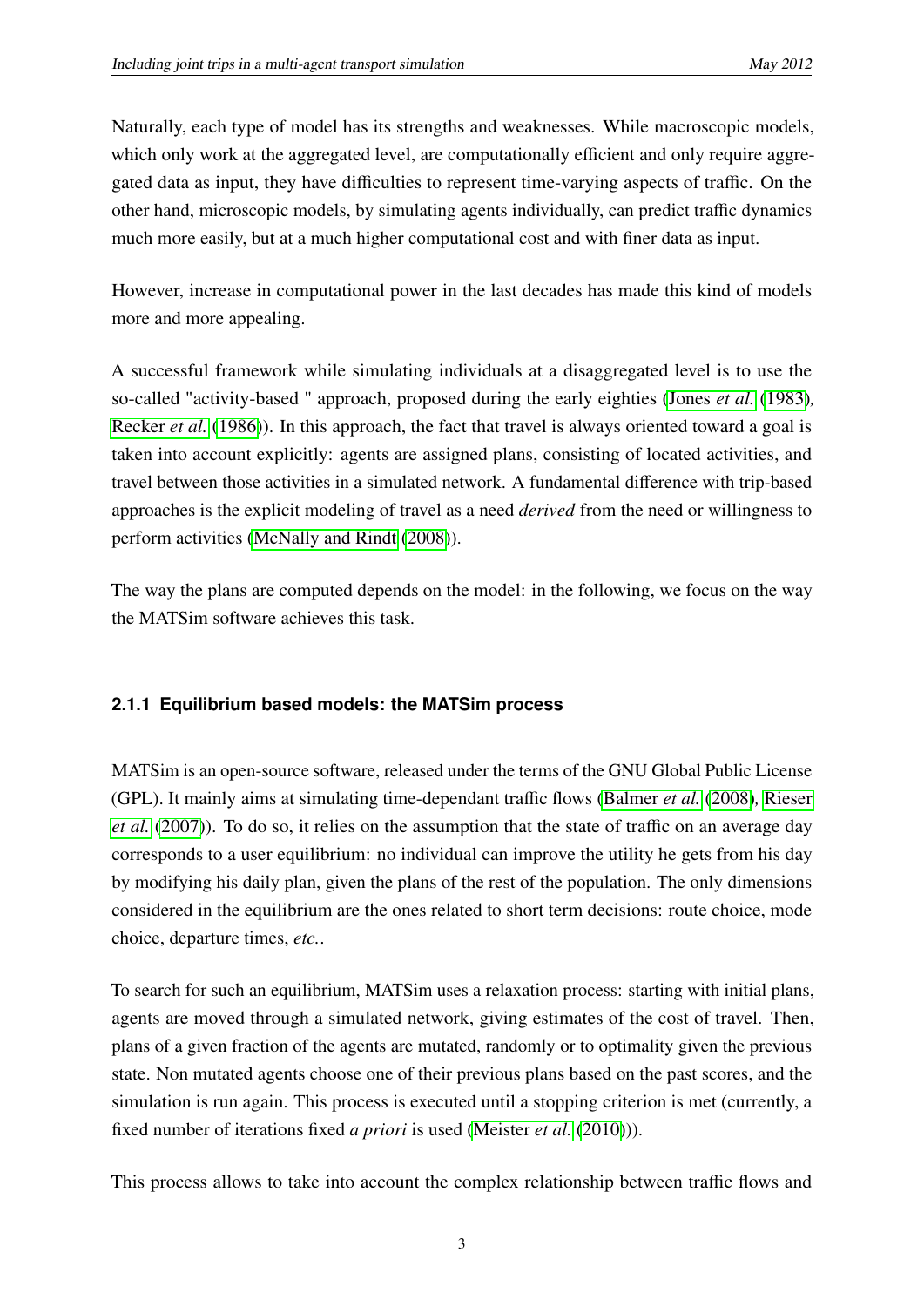the utility of a plan. It can be considered both as an algorithm to search for a user equilibrium or as an actual simulation of human learning [\(Nagel and Marchal](#page-23-3) [\(2006\)](#page-23-3)). Depending on the approach, the way replanning will be handled will be slightly different: if one searches for a Nash equilibrium, each agent should have an optimal strategy at the end of the process; if one searches to simulate human learning, sub-optimal strategies may be allowed (and should appear), as soon as they result from a behaviourally sound search process.

Currently, replanning can include least-cost re-routing, location choice [\(Horni](#page-22-2) *et al.* [\(2009\)](#page-22-2)), duration and mode optimisation [\(Meister](#page-23-4) *et al.* [\(2006\)](#page-23-4)). Experiments have also included activity sequence [\(Feil](#page-22-3) [\(2010\)](#page-22-3)).

#### **2.1.2 Plan scores in MATSim**

As pointed out, MATSim mainly consists in a daily plan optimisation algorithm coupled to a traffic flow simulation. Thus, a performance metric is needed.

In general, MATSim uses the so-called "Charypar-Nagel" scoring function, first introduced to generate daily plans out of the iterative MATSim process [\(Charypar and Nagel](#page-21-1) [\(2005\)](#page-21-1)).

In this formulation, the utility of a plan takes the form of a sum of the activity of performing activities and of the disutility of traveling:

$$
F = \sum_{i=1}^{n} U_{act}(\text{type}_i, \text{start}_i, \text{dur}_i) + \sum_{i=2}^{n} U_{trav}(\text{loc}_{i-1}, \text{loc}_i)
$$
 (1)

where the utility of an activity is:

$$
U_{act,i} = U_{dur,i} + U_{wait,i} + U_{late, ar,i} + U_{early, dp,i} + U_{short, dur,i}
$$
\n
$$
(2)
$$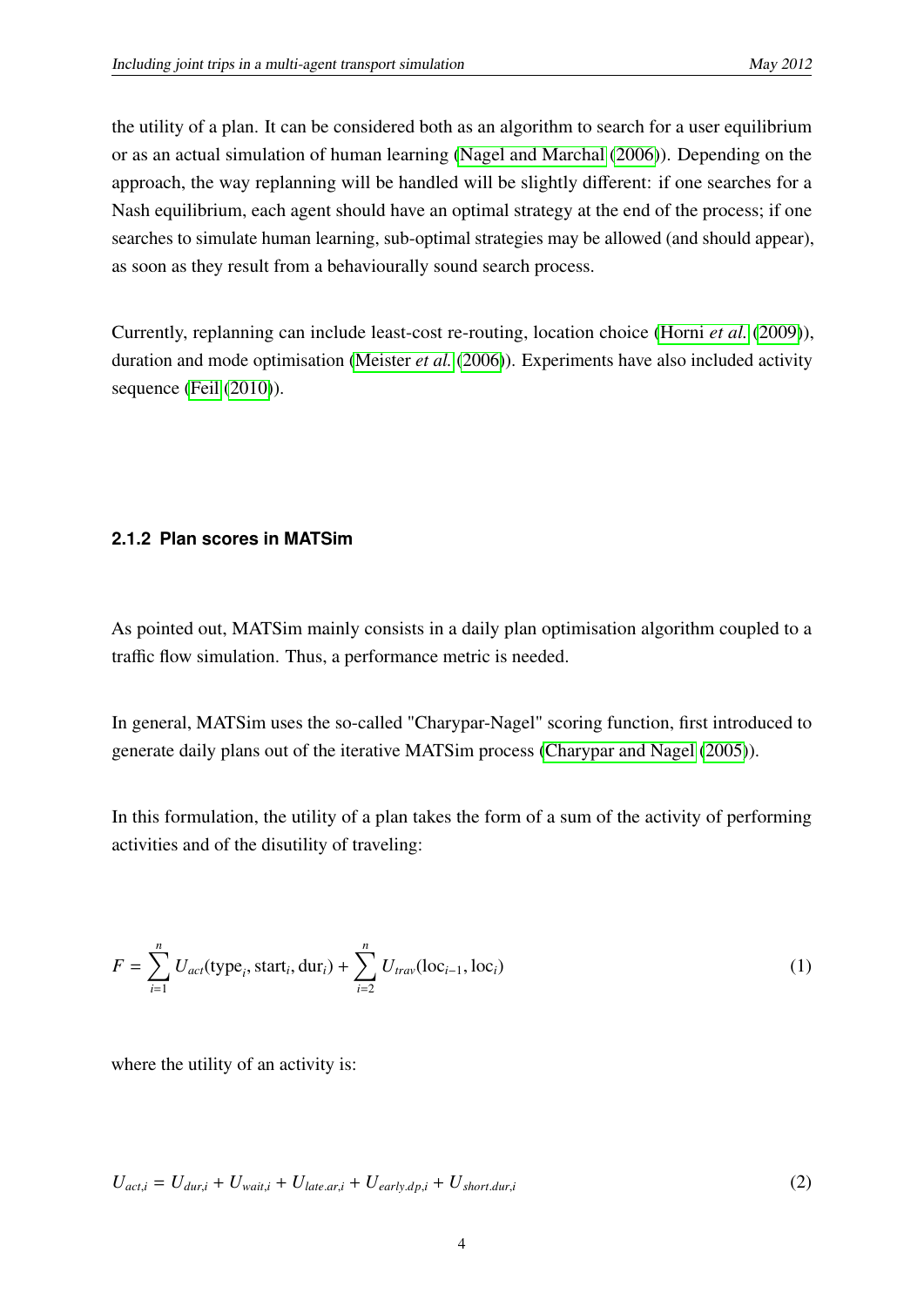and:

$$
U_{dur}(t_{dur}) = \beta_{dur} t^* \ln \left( \frac{t_{dur}}{t_0} \right) \tag{3a}
$$

$$
U_{\text{trav}}(t_{\text{trav}}) = \beta_{\text{trav}} t_{\text{trav}} \tag{3b}
$$

$$
U_{wait}(t_{wait}) = \beta_{wait} t_{wait} \tag{3c}
$$

$$
U_{\text{late.ar}}(t_{\text{start}}) = \begin{cases} \beta_{\text{late.ar}}(t_{\text{start}} - t_{\text{latent.ar}}) & \text{if } t_{\text{start}} > t_{\text{latent.ar}} \\ 0 & \text{otherwise} \end{cases} \tag{3d}
$$

$$
U_{early.dep}(t_{end}) = \begin{cases} \beta_{early.dep}(t_{earliest.dep} - t_{end}) & if t_{end} < t_{earliest.dep} \\ 0 & otherwise \end{cases}
$$
 (3e)

$$
U_{short. dur}(t_{end}) = \begin{cases} \beta_{short. dur}(t_{short. dur} - (t_{end} - t_{start}) & \text{if } t_{end} < t_{short. dur} \\ 0 & \text{otherwise} \end{cases} \tag{3f}
$$

#### where:

| $t^*$       | is the typical duration for the activity |
|-------------|------------------------------------------|
| $t_0$       | is the minimal duration for the activity |
| $t_{dur}$   | is the actual utility duration           |
| $t_{trav}$  | is the traveling time.                   |
| $t_{wait}$  | is the waiting time                      |
| $t_{start}$ | is the start time                        |
| $t_{end}$   | is the end time                          |

#### **2.1.3 Using optimisation algorithms to replan agents**

As pointed out before, the relaxation process consists in iteratively improving the plans of the agents, knowing the previous behaviour of other agents, until a steady state is reached.

The standard approach, based on Evolutionnary Algorithm and Machine Learning, consists in randomly "mutating" some plans between iterations. Each agents possesses a memory, which stores a fixed number of past plans, allowing to revert changes implying a decrease in utility.

However, another approach has been implemented since then, making use of optimisation algorithms in the mutation step.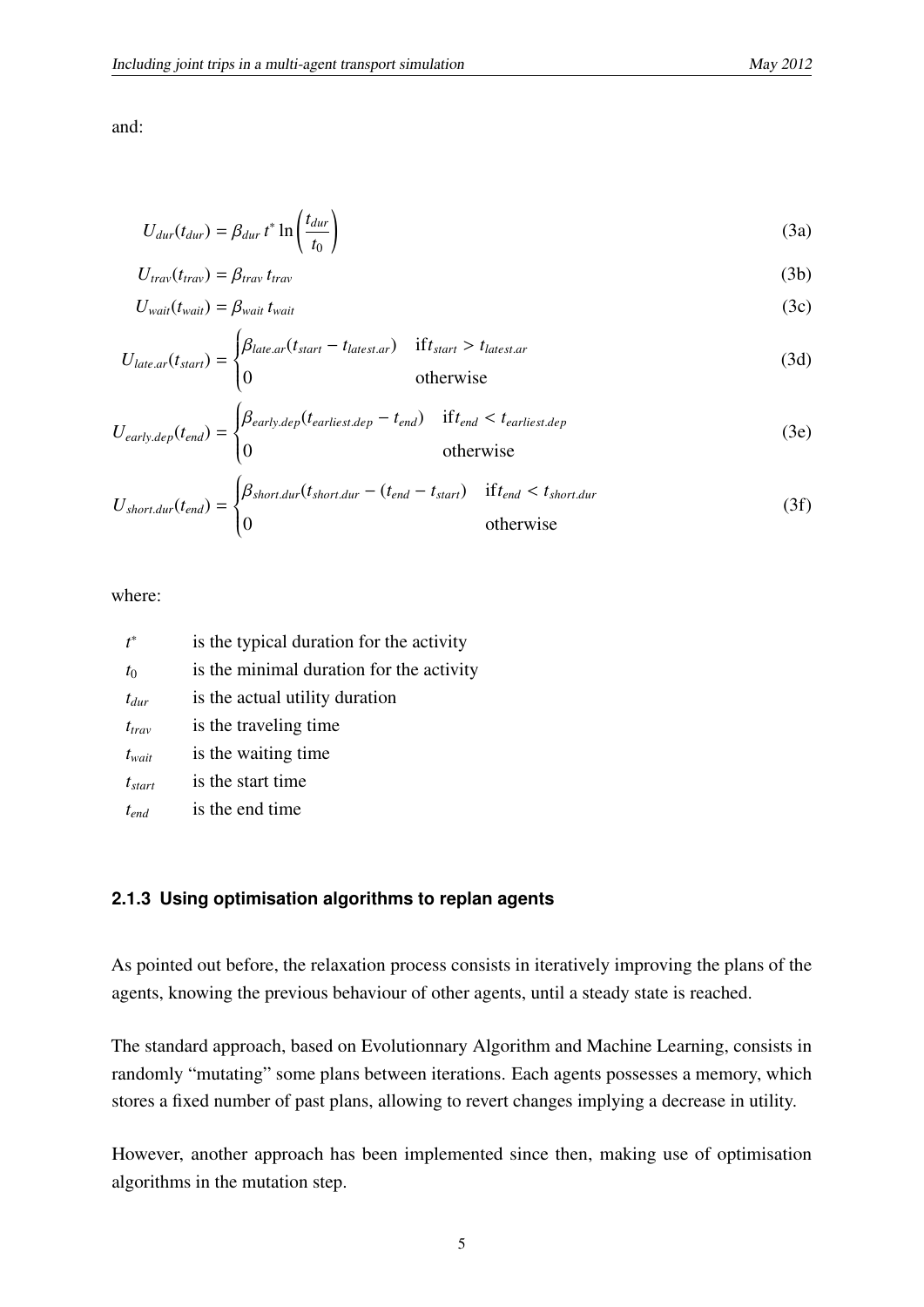This approach was shown to allow MATSim to converge in fewer iterations to an equilibrium state, with a score at least as high as with random mutation. Optimisation algorithms used include least-cost routing, activity duration optimisation with CMA-ES [\(Charypar](#page-21-2) *et al.* [\(2006\)](#page-21-2)) or genetic algorithm [\(Meister](#page-23-4) *et al.* [\(2006\)](#page-23-4)), or activity sequence and other properties with Tabu Search (Feil *[et al.](#page-22-4)* [\(2009\)](#page-22-4)).

## <span id="page-7-0"></span>**2.2 Joint decisions modeling**

The random utility theory is a well-known and extensively studied way of predicting individual's behaviour, which is widely used in transportation research [\(Ben-Akiva and Lerman](#page-21-3) [\(1985\)](#page-21-3)). In this general framework, each alternative is associated a numerical utility, composed of a systematic part (its expectation) and a random error term (representing unobserved variability). The probability for an individual to choose one of the alternatives corresponds to the probability for the utility of this alternative to be higher than the utility of all other alternatives.

This framework as been applied to joint decision making, and to joint scheduling in particular: we provide here a review of those studies.

Aside from these random utility models , non-probabilistic utility maximisation techniques have been proposed for creating schedules for activity based transport simulation: we present here some of those attempts for household plans generation.

## **2.2.1 Random utility based models**

The random utility theory as been applied early to joint decision modeling, by considering the choice problem as a group utility maximisation problem.

In the last decades, this framework began to be applied to group (mainly household) schedules generation for activity based transport simulation.

However, the choice set is of high dimension, with both discrete (activity types, joint activity participation, sequence of activities, modes *etc.*) and continuous (activity duration) dimensions. Thus, depending on the authors, different choice dimensions are considered.

Zhang, Timmermans and Borgers develop a model where time for different activity types is allocated to household members, subject to time constraints (including equality of time participation in joint activities) [\(Zhang](#page-23-5) *et al.* [\(2005\)](#page-23-5)). Given individual random utilities for the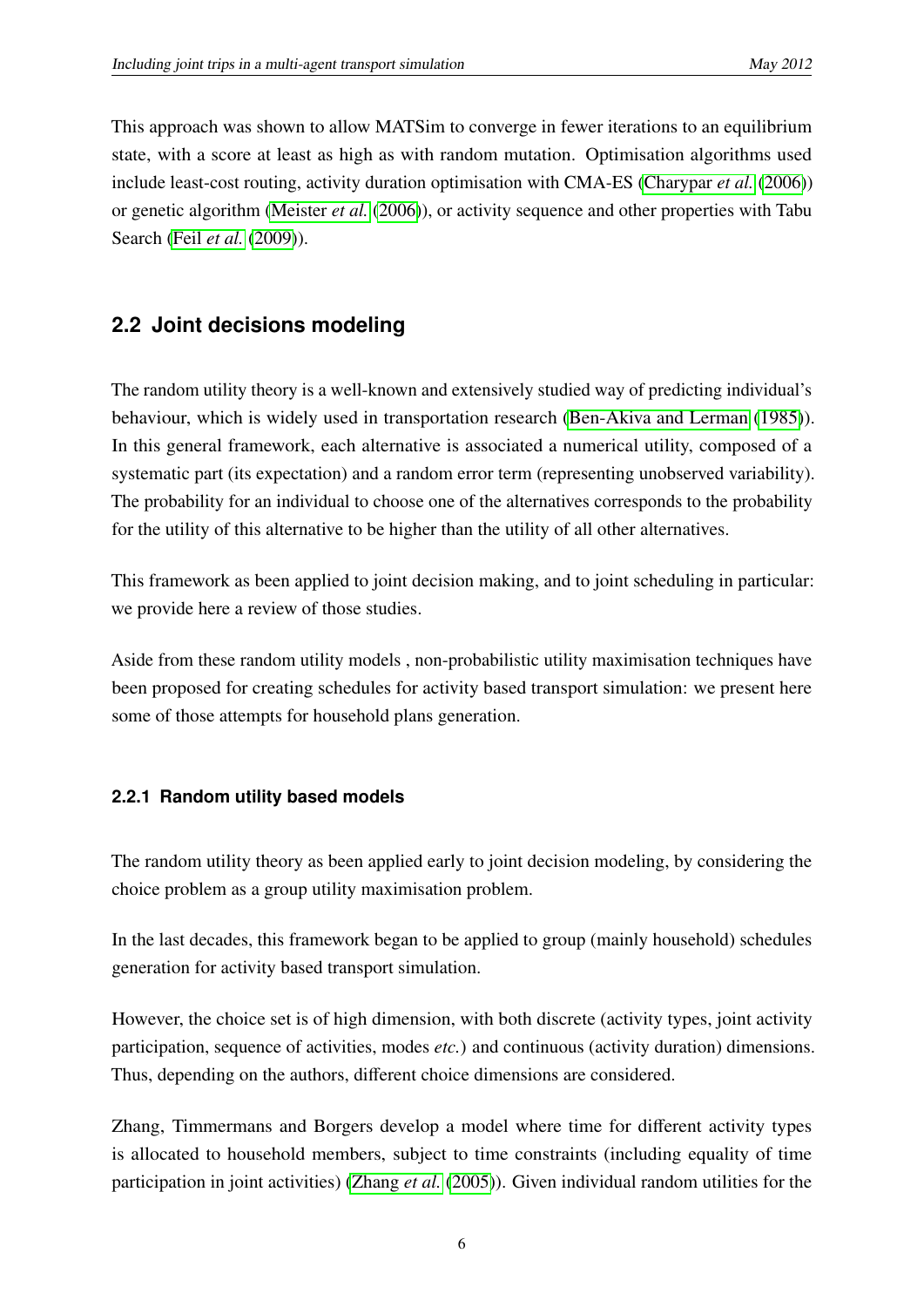different activity type, their model gives deterministic time allocation.

Bradley and Vovsha focus on the "daily activity pattern" generation, with household "maintenance" tasks (*e.g.* shopping) allocation and possibility of joint activities [\(Bradley and Vovsha](#page-21-4) [\(2005\)](#page-21-4)). To do so, they assume a layered choice structure: first, a daily activity pattern is assigned to household members; then, "episodic" joint activities can be generated; finally, maintenance activities are assigned.

Gliebe and Koppelmann [\(Gliebe and Koppelman](#page-22-5) [\(2005\)](#page-22-5)) also base their models on the daily activity pattern concept. In their model, the joint outcome (the succession of individual and joint activities) is first determined, and individuals then choose an individual pattern compatible with the joint outcome. The same authors also derived a constrained time allocation model, which predicts the time passed by two individuals in joint activities [\(Gliebe and Koppelman](#page-22-6) [\(2002\)](#page-22-6)). Rather than postulating a group-level utility function, those models specify a special distribution for the error terms of the individuals. In this setting, the error term of the individuals are correlated so that the probability of choosing a given joint output is the same for all individuals.

Miller, Roorda and Carrasco develop a model of household mode choice [\(Miller](#page-23-6) *et al.* [\(2005\)](#page-23-6)). The main difference with an individual mode choice model is the consideration of householdlevel vehicle allocation. In their model, individuals first choose modes individually. If a conflict occur, the allocation that maximizes the household level utility is chosen. The members which were not allocated the vehicle will report on their second best choice, and/or examine shared rides options.

## **2.2.2 Alternative approaches**

Aside from the random utility theory based models, some other ways to deal with joint scheduling have been proposed.

Golob and McNally propose a structural equation model, which predicts time allocation and trip chaining based on descriptive variables of an household [\(Golob and McNally](#page-22-7) [\(1997\)](#page-22-7)). Golob also used this structural equation model approach to model the dependency of time allocations of the two heads (man and woman) of an household [\(Golob](#page-22-8) [\(2000\)](#page-22-8)).

Another class of approaches is the use of optimisation algorithms to generate households plans. They handle the household scheduling problem by transforming it into a deterministic utility maximisation problem. Contrary to the previously presented approaches, those alternatives did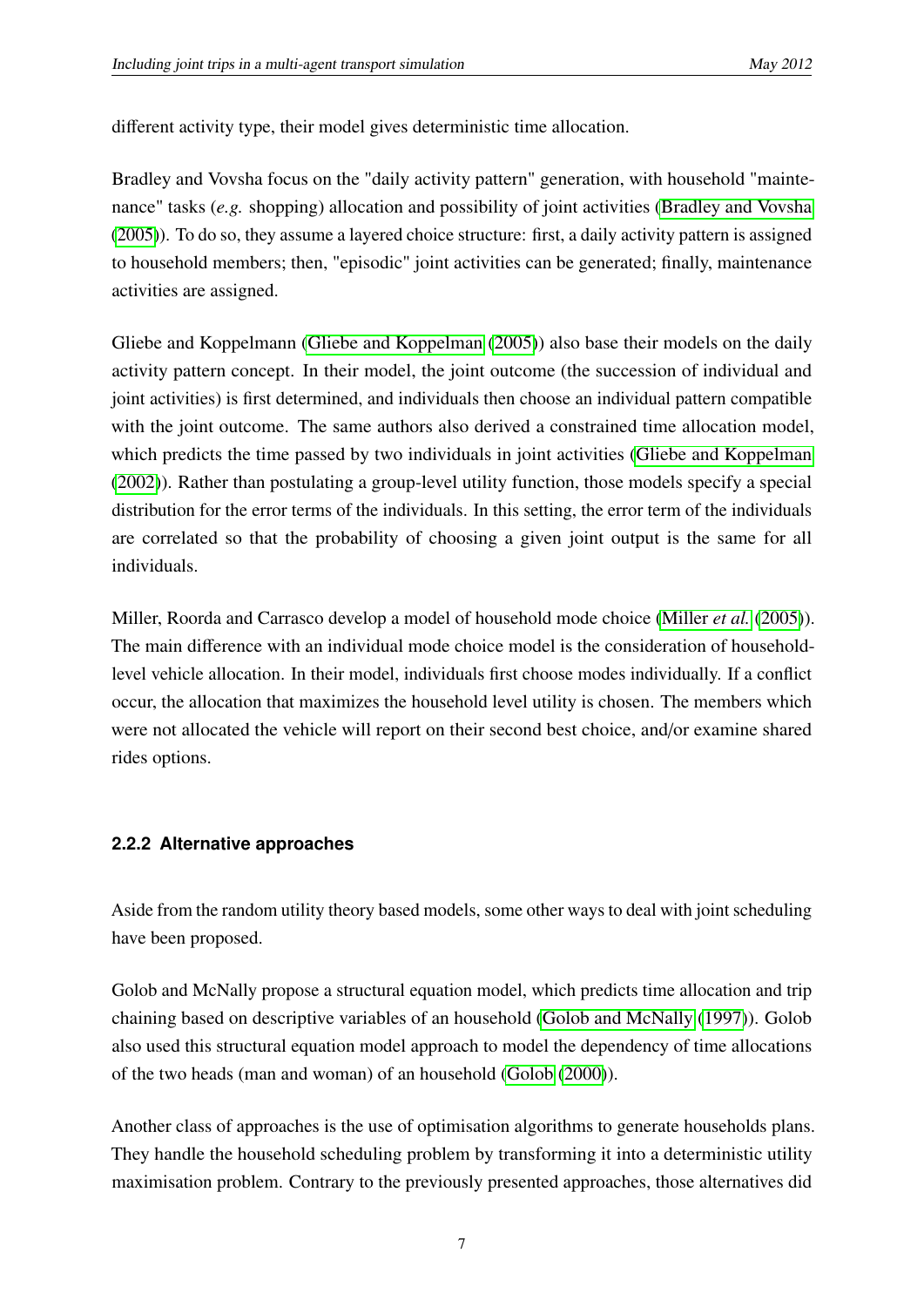not lead to estimate a model against data.

The first of those approaches was proposed by Recker in the mid nineties [\(Recker](#page-23-7) [\(1995\)](#page-23-7)). By extending increasingly the formulation of the Pick-Up and Delivery Problem With Time Windows, which is a well studied combinatorial optimisation problem, he formulates the problem of optimising the activity sequence of members of an household as a mathematical programming problem, taking into account vehicle constraints, individual and household level activity, possibility of choosing whether to perform or not an activity, with the possibility of shared rides. However, due to the complexity of the problem, the full problem cannot be solved exactly by standard operations research algorithms, and the activity durations are not part of the optimised dimensions. However, [Chow and Recker](#page-22-9) [\(2012\)](#page-22-9) designed an inverse optimisation method to calibrate the parameters of this model, including the time window constraints, using measured data. Also, the formulation from [Recker](#page-23-7) [\(1995\)](#page-23-7) was latter extended by [Gan and](#page-22-10) [Recker](#page-22-10) [\(2008\)](#page-22-10) to introduce the effects of within-day rescheduling due to unexpected events.

A more recent attempt to generate plans for households uses a genetic algorithm, building on a previous genetic algorithm for individual plan generation [\(Charypar and Nagel](#page-21-1) [\(2005\)](#page-21-1)*,* [Meister](#page-23-8) *et al.* [\(2005\)](#page-23-8)). This algorithm optimises sequence, duration and activity choice for an household, rewarding the fact for several members of the household to perform the same activity simultaneously (*i.e.* "joint activities").

# <span id="page-9-0"></span>**3 Inclusion of joint trips in a multi-agent simulation**

## **3.1 Joint trips and user equilibrium**

In an equilibrium-based traffic microsimulation, one searches the equilibrium state where no agent can improve its utility by modifying its individual strategy, given the strategies of the other agents. By strategy, one usually understands "daily plan", that is, sequence, location and duration of activities, modes and routes. The utility of the strategy of an agent is influenced by the strategy of other agents via congestion only. Thus, the effect of an individual change of strategy (*e.g.* a change in the departure time of a single agent) is likely to have only minor influence on the utility of other agents' plans.

This situation is somewhat changed when including the possibility for several agents to travel in the same private vehicle: the utilities that the co-travelers get from their daily plans is highly dependant on the plans of the other co-travelers. For example, the score of a passenger's plan is highly dependant on whether the driver actually chooses to pick him up or not.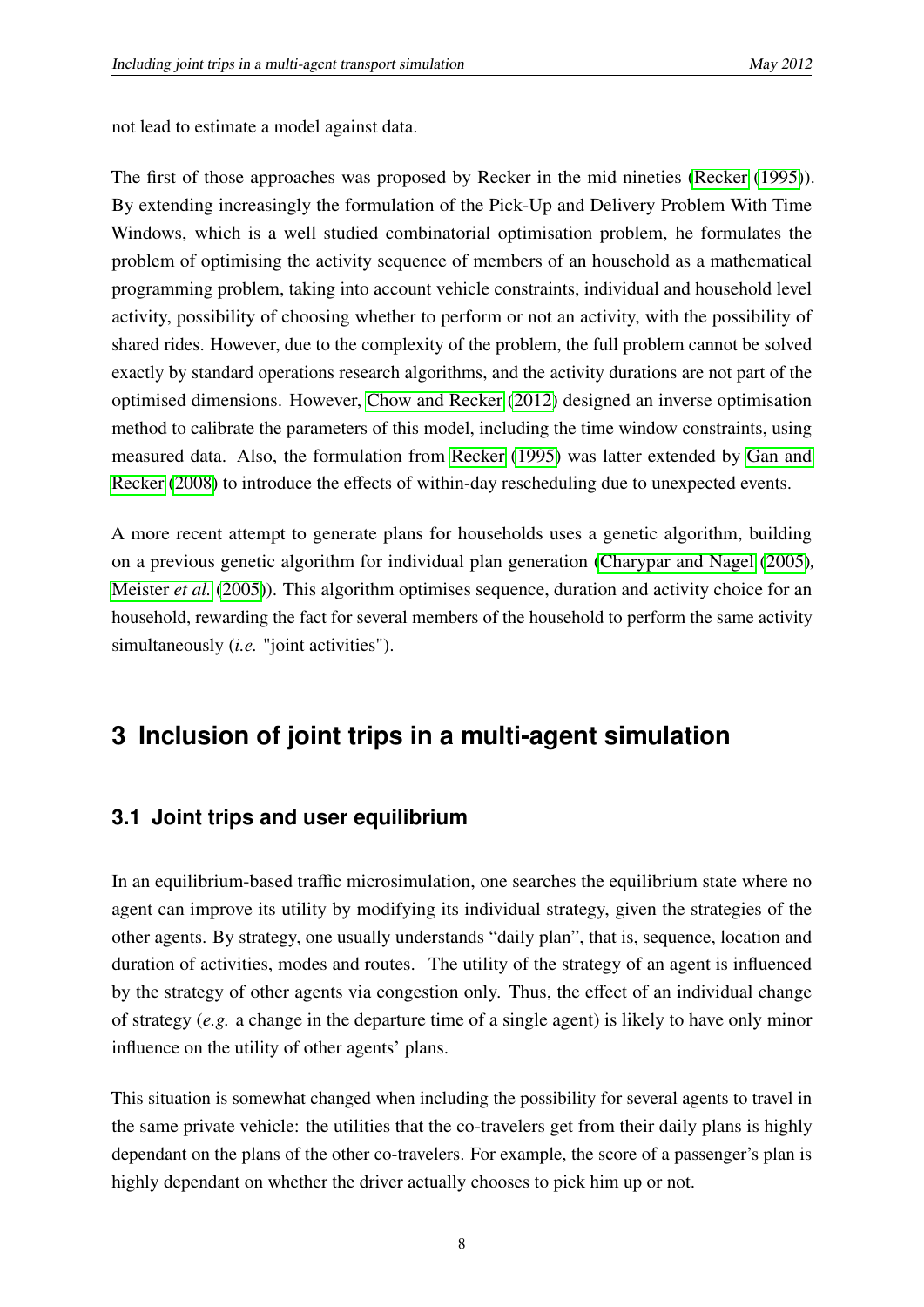Another phenomenon changes significantly the situation: the utility of an agent's plan may depend on the utility of the plans of his co-travelers, that is, "utility transfers" may occur. Those utility transfers may have different causes: willingness to help (*e.g.* "serve passenger" rides in households), monetary compensations (in the case of car-pooling services) *etc.*.

As seen in Section [2.2,](#page-7-0) a classic way of dealing with this kind of issues is to consider a grouplevel utility, made by aggregating individual utilities. Members of the group are assumed to be willing to maximise the utility of the group rather than their own.

Even though we follow this tradition, the specification (and the existence) of this group utility is problematic. Particularly, it seems likely that no such function can be defined for totally unrelated people: identifying collaborating agents is a challenging task.

Finally, if the choice of co-travelers is included in the search process, the range of variables taken into account into the utility function should be enlarged. For instance, social closeness is likely to have a predominant influence on both the possible joint trips available to a particular agent, and to the utility this agent will get from his trip.

For the current work, we do not focus on the problem of identifying which agents should travel together, but on the following: *given* that two or more agents may travel together, how to optimise their plans?

Considering this, when simulating joint trips, the equilibrium is defined over groups of agents. For this, we include the concept of *clique* in the multi-agent framework:

Definition 1 (Clique) *The set of agents is partitioned in cliques. Each agent pertains to one and only one clique. Joint plans are defined at the clique level.*

A clique may represent an household, a group of colleges, or whatever group of interest.

Definition 2 (Joint plan) *A joint plan is a set of individual plans, one for each agent of a clique. All individual plans of a joint plan are always chosen together. A unique score is a*ff*ected to a joint plan.*

Please note that due to the transfer assumption, some care must be taken in the clique definition. In particular, cliques should be small enough so that travel times on the links cannot be changed dramatically by replanning just one clique. In the limit case with one "clique" containing all agents, the "equilibrium" would be the so-called "social optimum", which is different of the user equilibrium, as is well known [\(Roughgarden and Tardos](#page-23-9) [\(2002\)](#page-23-9)).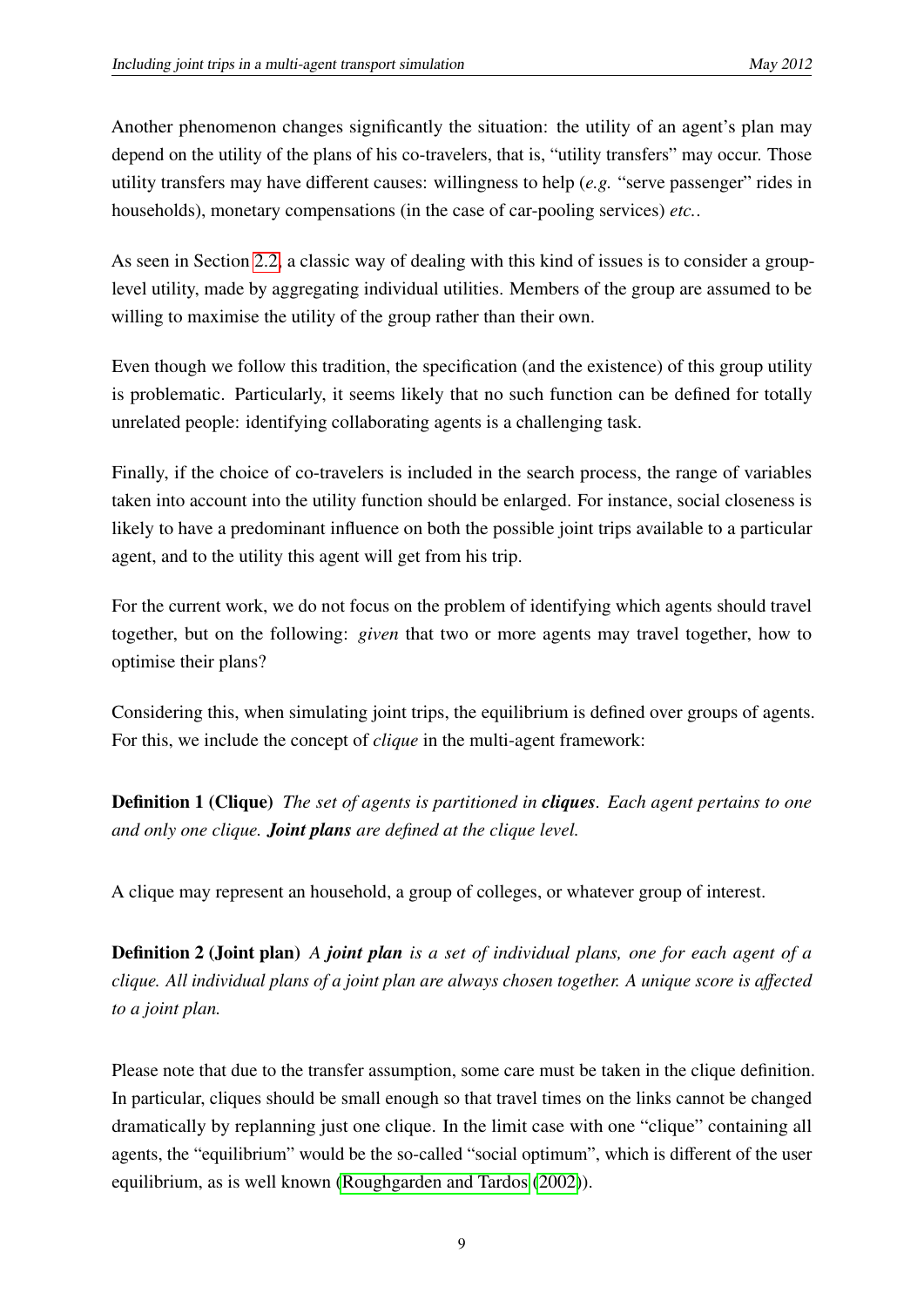# **3.2 MATSim implementation**

As stated in Section [2.1.1,](#page-4-0) MATSim uses an iterative relaxation process to search for a user equilibrium. In this framework, agents' plans are iteratively simulated, scored and modified until no improvement can be made.

In MATSim, a daily plan is represented as a sequence of activities and "legs" (movement with one transport mode). In this context, a "joint trip" is a set of individual trips, themselves consisting in a sequence of legs, pick-up and drop-off activities.

To simulate joint trips, special care is needed at the replanning step, so that synchronized plans are generated. Thus, a special module, based on Tabu Search, takes care of optimizing activity durations and modes.

**Time and mode optimisation** At each iteration, for a small fraction of the cliques, activity durations and mode at the subtour level are optimized, based on time dependent travel time estimates based on the observed travel times in the previous run of the traffic flow simulation. This "best response" approach builds on previous successful experiments with the optimisation of various dimensions of an individual plan [\(Meister](#page-23-4) *et al.* [\(2006\)](#page-23-4)*,* Feil *[et al.](#page-22-4)* [\(2009\)](#page-22-4)).

Activity durations and modes are optimized using a Tabu Search algorithm, inspired by a previous approach for individual plans [\(Feil](#page-22-3) [\(2010\)](#page-22-3)). Tabu Search is a metaheuristic method, initially aimed at solving combinatorial optimisation problems [\(Glover](#page-22-11) [\(1989\)](#page-22-11)). It directs local search heuristics by the use of a *tabu list*, containing information on the previous moves. The rationale of this method is to avoid getting trapped in local optima, by preventing to re-explore already known parts of the search space. The interested reader may consult [Glover and Taillard](#page-22-12) [\(1993\)](#page-22-12) for a good introduction.

The details the algorithm are the following:

- activity durations:
	- neighborhood: each solution of the neighborhood corresponds to the current solution, where the duration of one single activity is increased or decreased by a given amount. A set of amounts is defined as a parameter of the algorithm.
	- tabu list: when such a move is selected, all moves going in the opposite direction (*e.g.* the moves decreasing the duration of an activity which duration was increased) are tabu for a fixed number of iterations.
- modes: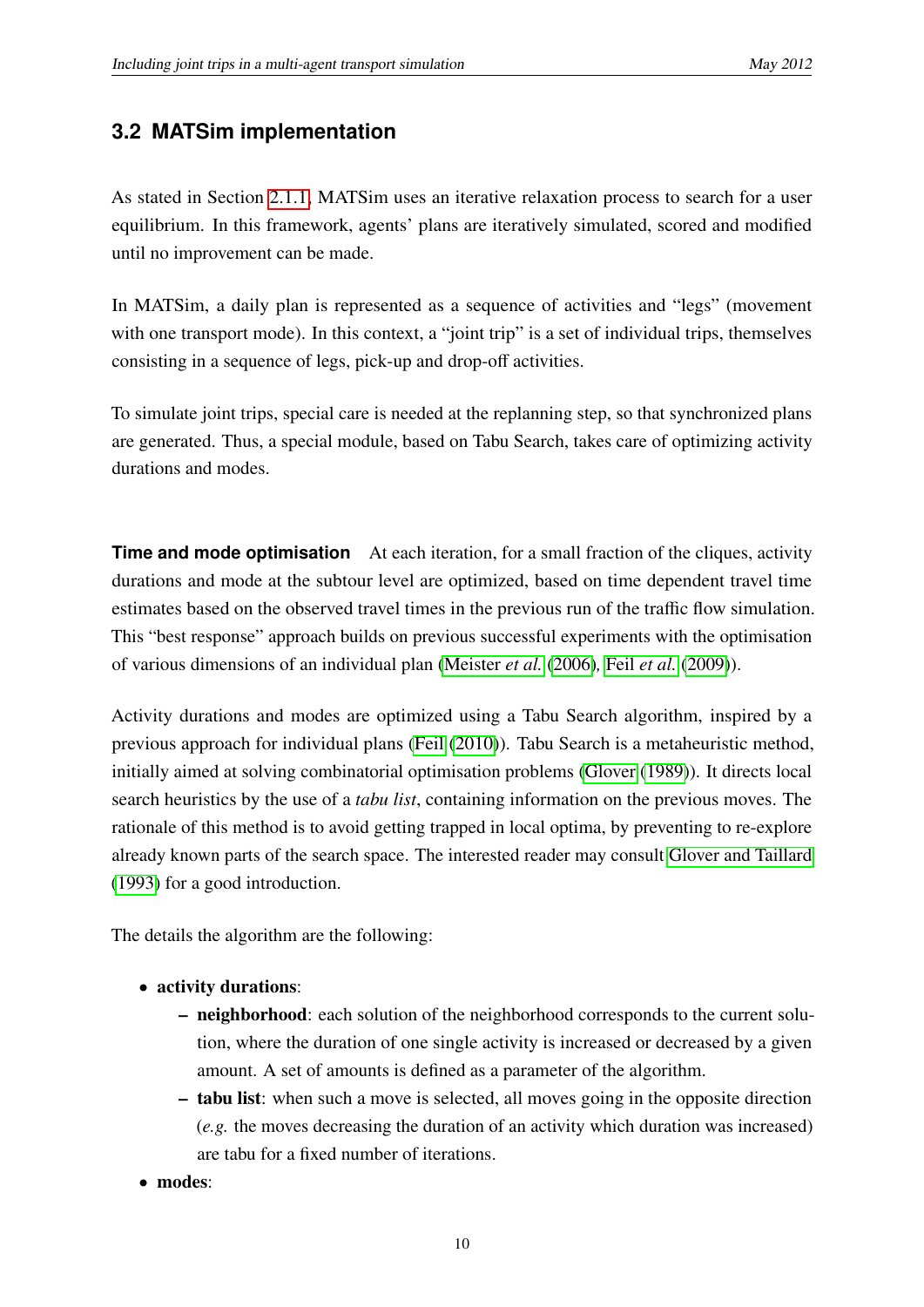- neighborhood: each solution of the neighborhood corresponds to the current solution, where the mode of a single subtour is changed.
- tabu list: when such a move is selected, the deselected mode is tabu for a fixed number of iterations.

The different pick-ups related to a same joint trip must be synchronised. This synchronisation is enforced by penalising unsynchronised plans, with a penalty increasing linearly with the difference in end times.

# <span id="page-12-0"></span>**4 First results**

As an example of the output of the process, we present here the results for runs on the urban area of Zürich, Switzerland. The runs used a population of agents containing 10% of the real population, and used the default values for the parameters of the utility. Only the *car* mode suffers from congestion. In particular, passengers are moved according to the expected travel time, rather than with the driver.

## **4.1 Cliques and joint trips**

In its current state, the implementation of the model works only with pre-identified possible joint trips. In the current case, those possible joint trips were generated by a partner, using a software aiming at generating possible car-pooling matches. Based on the output of a run without joint traveling, it attached passengers to drivers using a maximum detour with time windows approach.

All passengers traveling together were grouped in a same clique. It may be worth noting that clique sizes can get quite large (for example, two agent A and B being both driven separately by an agent C must pertain to the same clique, even if they never travel together). For computing time reasons, only cliques of less than 10 members were kept in the sample. Figure [1](#page-13-0) shows an histogram of cliques sizes.

## **4.2 Running time**

Table [1](#page-13-1) presents the probability of the replanning modules, and Table [2](#page-14-0) presents statistics relative to running time. The "replanning" time includes all replanning modules. The run was performed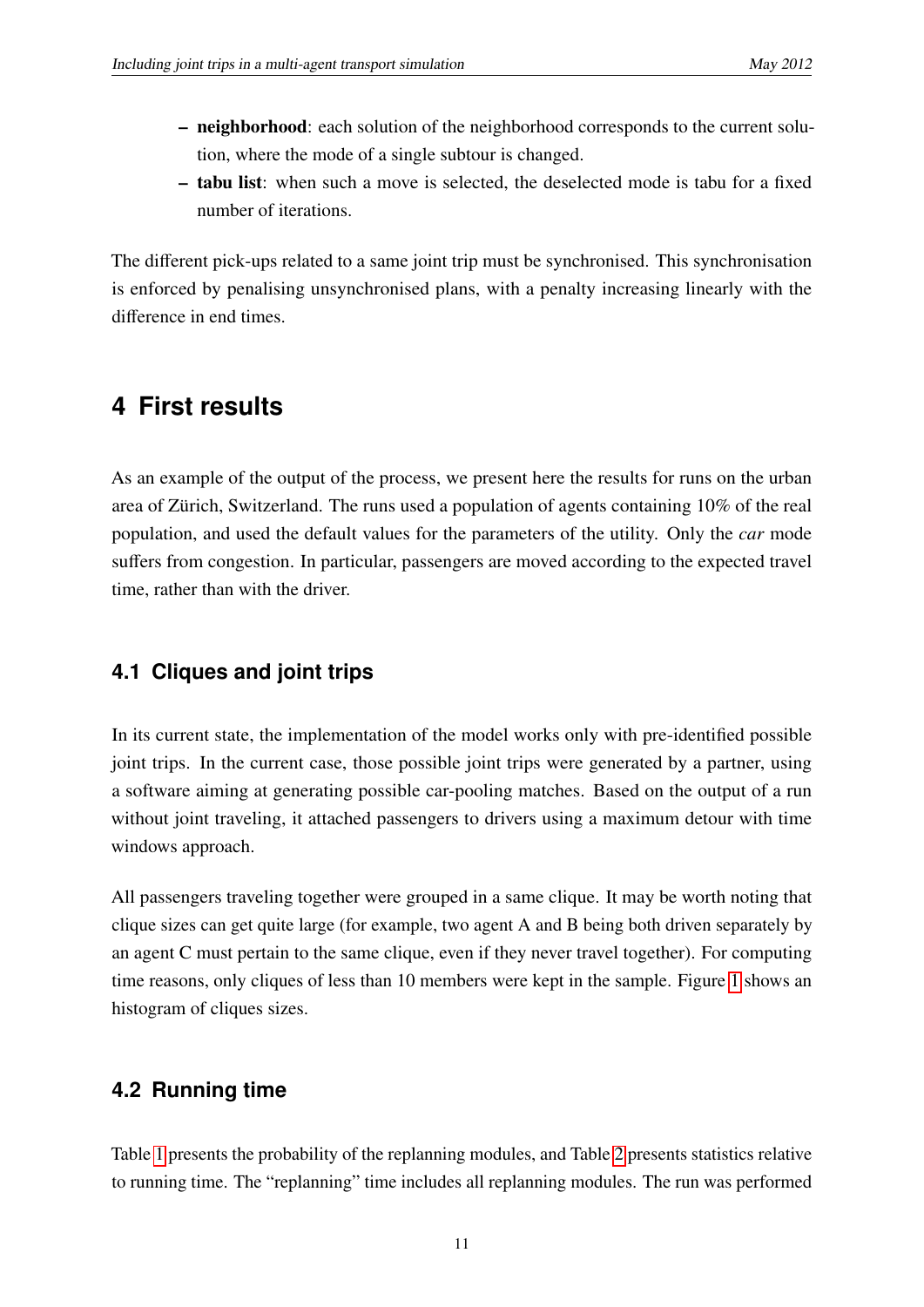<span id="page-13-0"></span>



on a machine with 8 dual-core AMD Opteron 8218 (2.66 GHz) CPUs, and 128GB of RAM.

<span id="page-13-1"></span>Table 1: Replanning modules

| module                         | probability |
|--------------------------------|-------------|
| best past plan                 | 0.8         |
| re routing                     | 0.1         |
| durations and mode optimi- 0.1 |             |
| sation                         |             |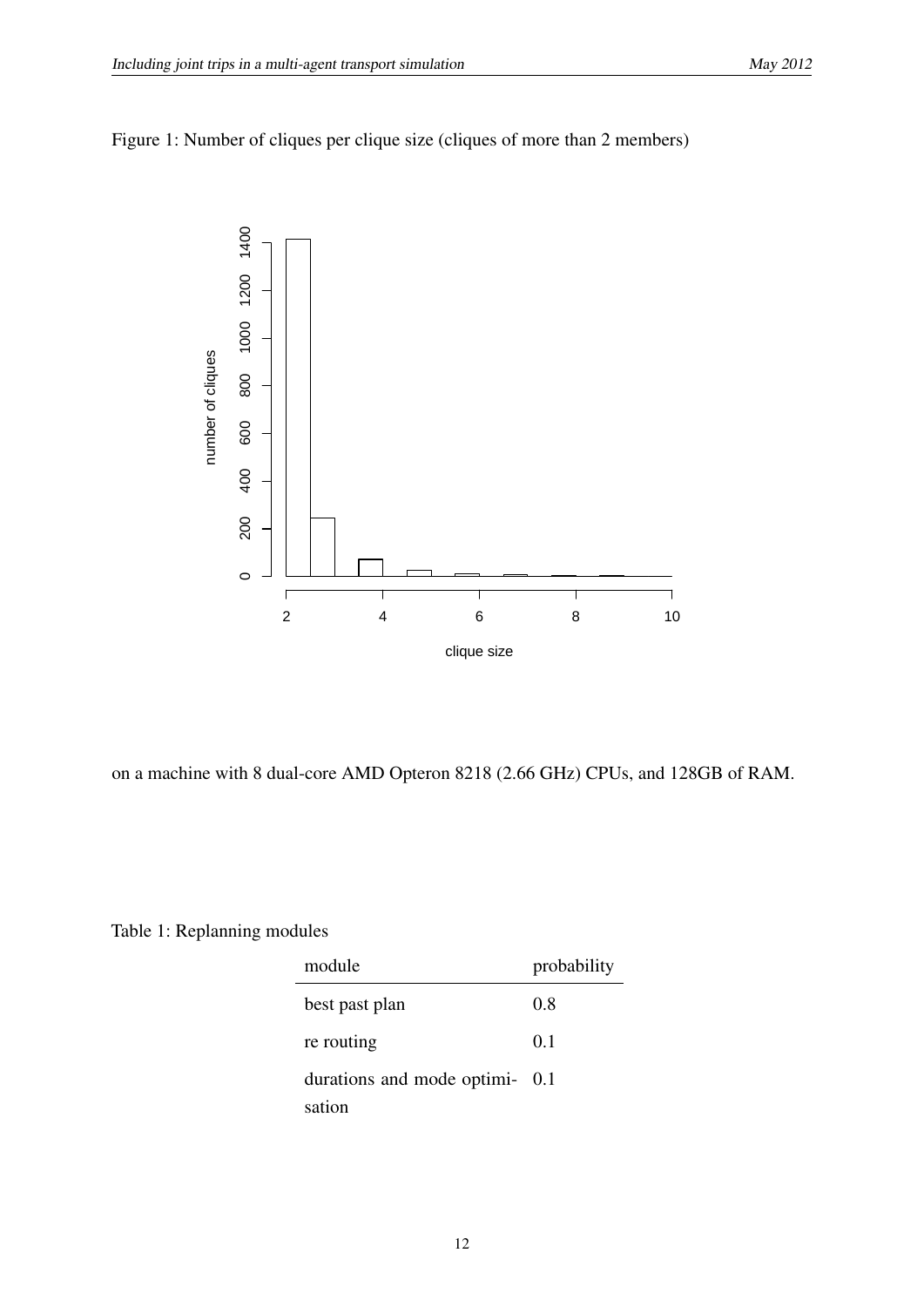#### <span id="page-14-0"></span>Table 2: Running time statistics

|                                               | without selection |
|-----------------------------------------------|-------------------|
| $n_{threads}$                                 | 15                |
| $n_{iter}$                                    | 60                |
| total runing time                             | 42:31:07          |
| avg. replanning time per iteration $00:27:38$ |                   |

# **4.3 Output**

## **4.3.1 Influence of constraints on the score of joint plans**

When agents travel together, two constraints on the plan structure may have a major influence on the score of resulting plans, namely synchronisation and mode chaining constraints (a passenger will typically be unable to travel with his personal car in a (sub-)tour in which he is passenger).

Using a micro-simulation approach allows to simulate such constraints pretty easily. One may however wonder in which proportion such constraints influence the results. To do so, we ran 3 simulations on the same scenario, with the following settings:

- 1. passenger and driver plans are not synchronised, and passengers may use car in passenger subtours. This is somehow similar to the previous MATSim approach, were a fixed fraction of agents traveled with "ride" mode on whole subtours, experiencing car travel times without influencing congestion [\(Horni](#page-22-13) *et al.* [\(2011\)](#page-22-13)).
- 2. passenger and driver plans are not synchronised, but passengers cannot use car in the subtours were they are passengers.
- 3. plans are synchronised, and mode constraints apply.

No waiting is actually simulated, so that passengers in unsynchronized plans will be moved even if the driver is not here.

Figures [2-](#page-15-0)[3](#page-15-1) illustrate the influence of plan synchronisation.

Figures [4-](#page-16-0)[5](#page-16-1) illustrate the influence of mode chaining constraints.

Figure [6](#page-17-0) shows the scores of the plans with passenger trips at equilibrium. Mode chaining constraints seem to have a strong impact on the quality of a passenger plan: the impossibility to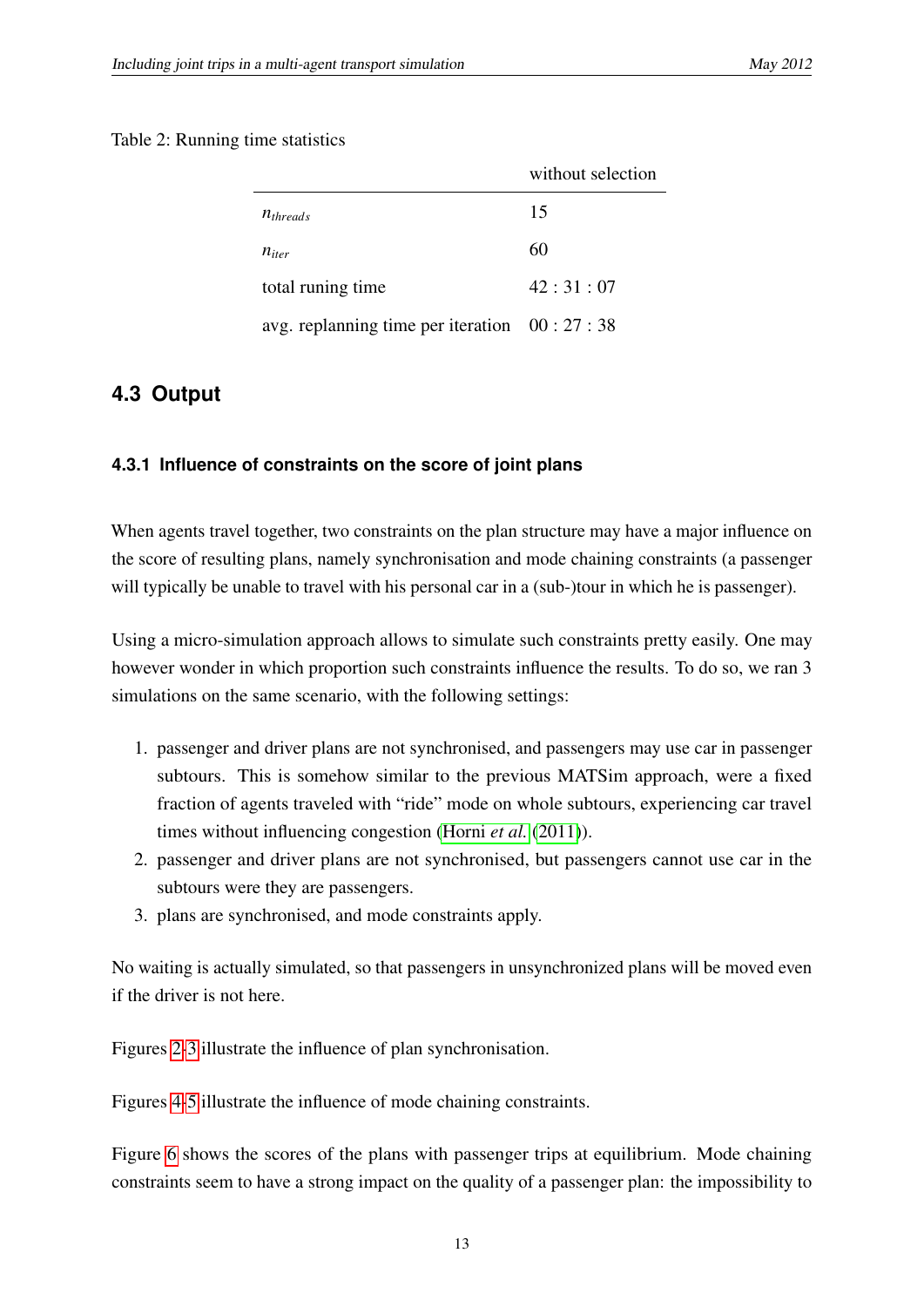

#### <span id="page-15-0"></span>Figure 2: Plan of clique 35685 (unsynchronised with mode constraints)

<span id="page-15-1"></span>Figure 3: Plan of clique 35685 (synchronised with mode constraints)

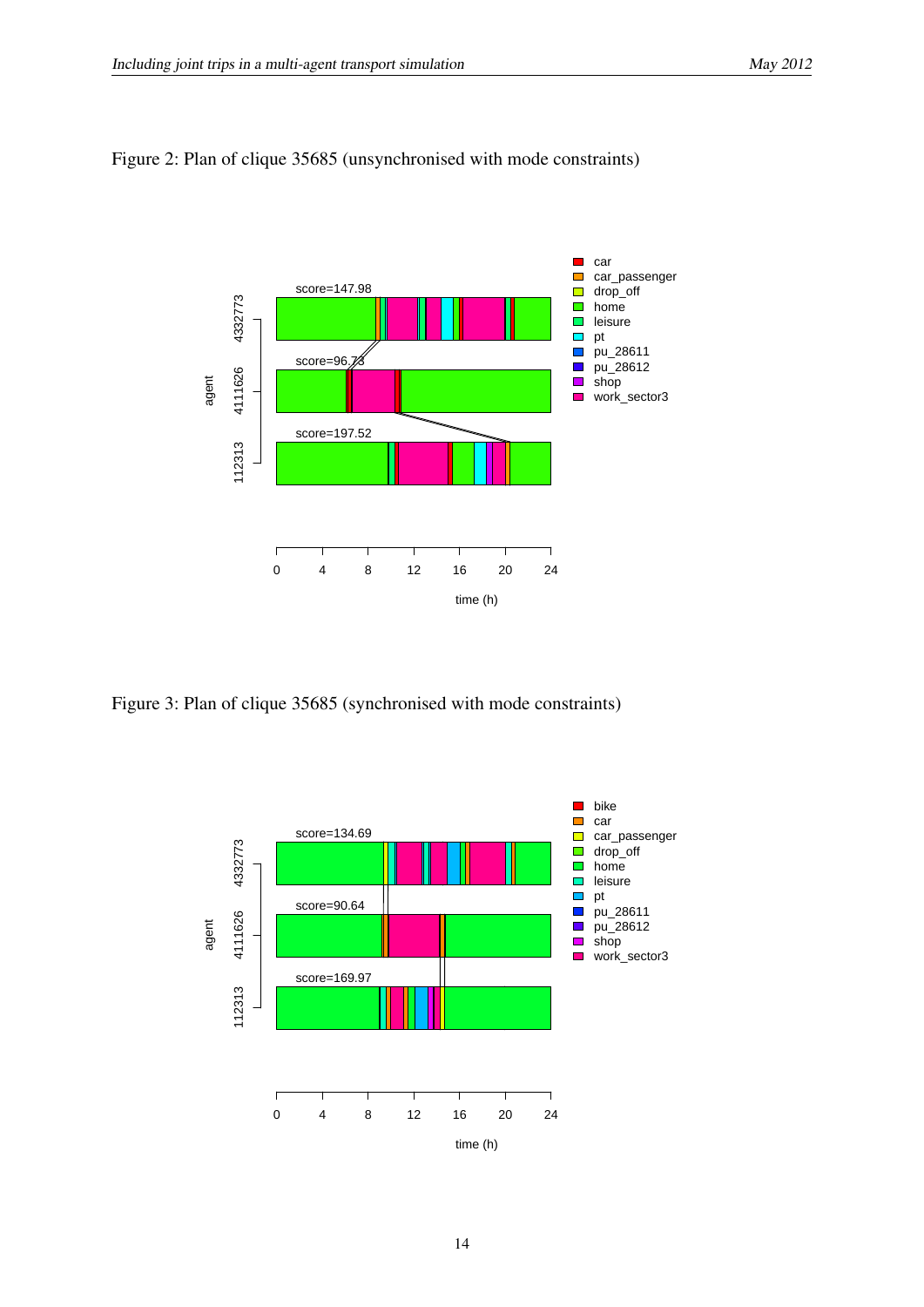

#### <span id="page-16-0"></span>Figure 4: Plan of clique 482747 (unsynchronised without mode constraints)

<span id="page-16-1"></span>Figure 5: Plan of clique 482747 (unsynchronised with mode constraints)

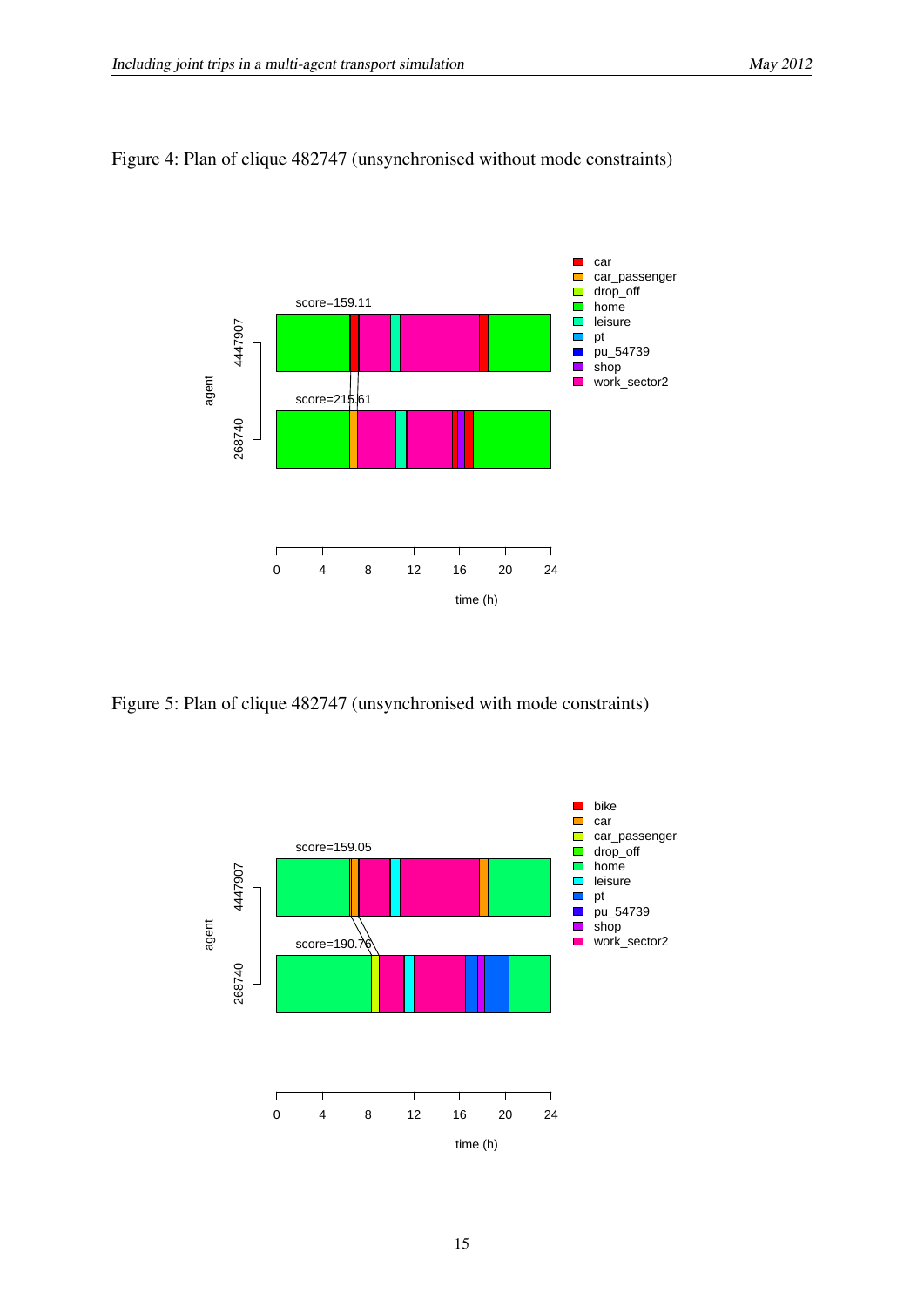<span id="page-17-0"></span>



take the car afterwards is thus an important factor to take into account.

Synchronisation between co-travelers seems to have a much minor influence here. However, we remind that passenger and drivers were matched based on their optimal plans in a run without joint trips, so that only trips sufficiently close in time and space were grouped to create joint trips.

#### **4.3.2 Influence of joint trips on scores and travel times**

The following section focuses on scores and travel time with and without joint trips, at the steady state of the MATSim process. However, due to the stochastic nature of the relaxation process, analysing the differences in the plans of a particular agent between two runs would not make sense. Thus, the improvements induced by joint trips are computed in the following way: given the observed travel times in the last iteration:

• activity durations and modes for the selected plans at the steady state are optimized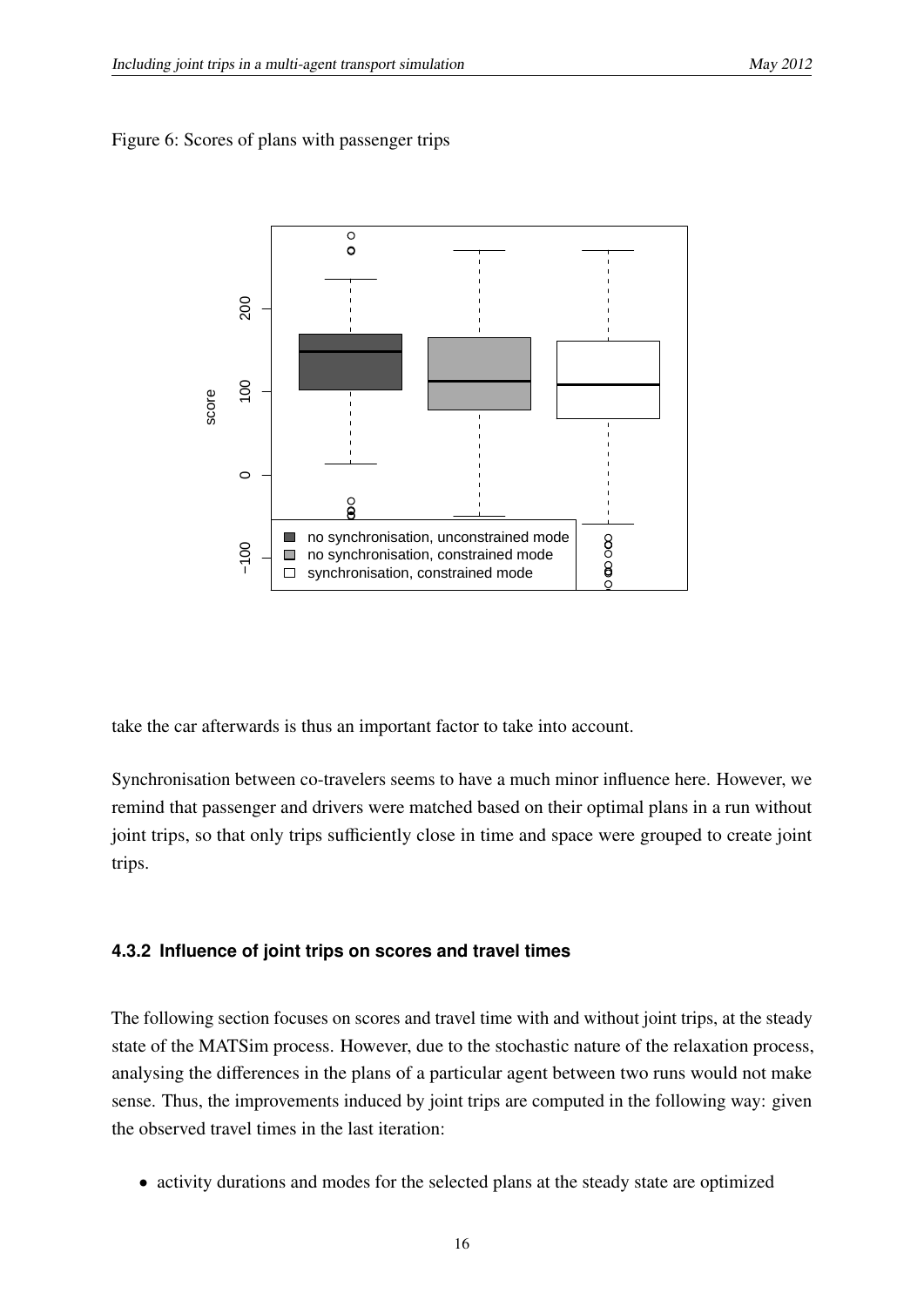

<span id="page-18-0"></span>Figure 7: Travel time improvements induced by passenger trips

• for plans with joint trips, joint trips are removed, and activity durations and modes are re-optimized

this way, we obtain two scored plan, corresponding to the optimal strategy of the agent, given the strategy of others, with and without joint trips. When not stated otherwise, the presented results correspond to synchronised plans with mode constraints.

Figure [7](#page-18-0) presents the variation of the travel times induced by passenger trips, that is, the difference in travel time between a passenger trip and the second best mode. The median of all improvements is close to 0. Some improvements are actually negative. This is probably due to the fact that most agents have a car: being driven cannot really improve travel times, and switching to car actually allows to choose a possibly less congested route. Good travel time improvements may correspond to agents without a car available.

Figures [8-](#page-19-0)[9](#page-20-0) show the improvements in plan score, depending on whether mode chaining constraints are taken into account or not. It is interesting to note that without mode constraints, the effect of passenger travel on the score is quite low and follows the same observations as travel time. However, when taking into account mode constraints, being a passenger can actually make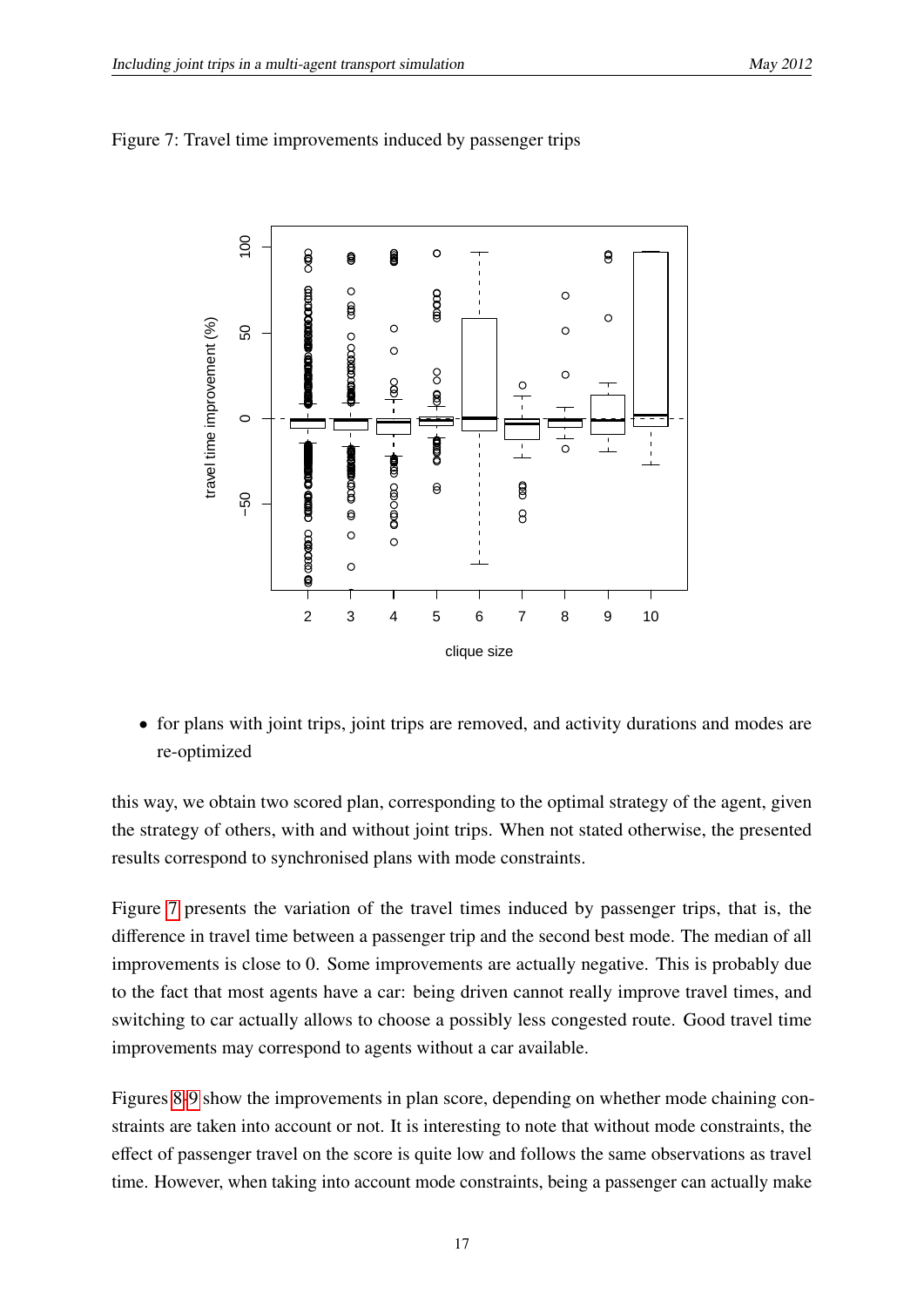

<span id="page-19-0"></span>Figure 8: Score improvements induced by passenger trips, with and without mode chain constraints

the score much worse. This should not be a surprise, but it points both the necessity to take such constraints into account, and to include other variables in the utility to actually reproduce the observed willingness to travel together (which may come from social closeness, willingness to reduce the cost of travel, limited number of cars in an household. . . ).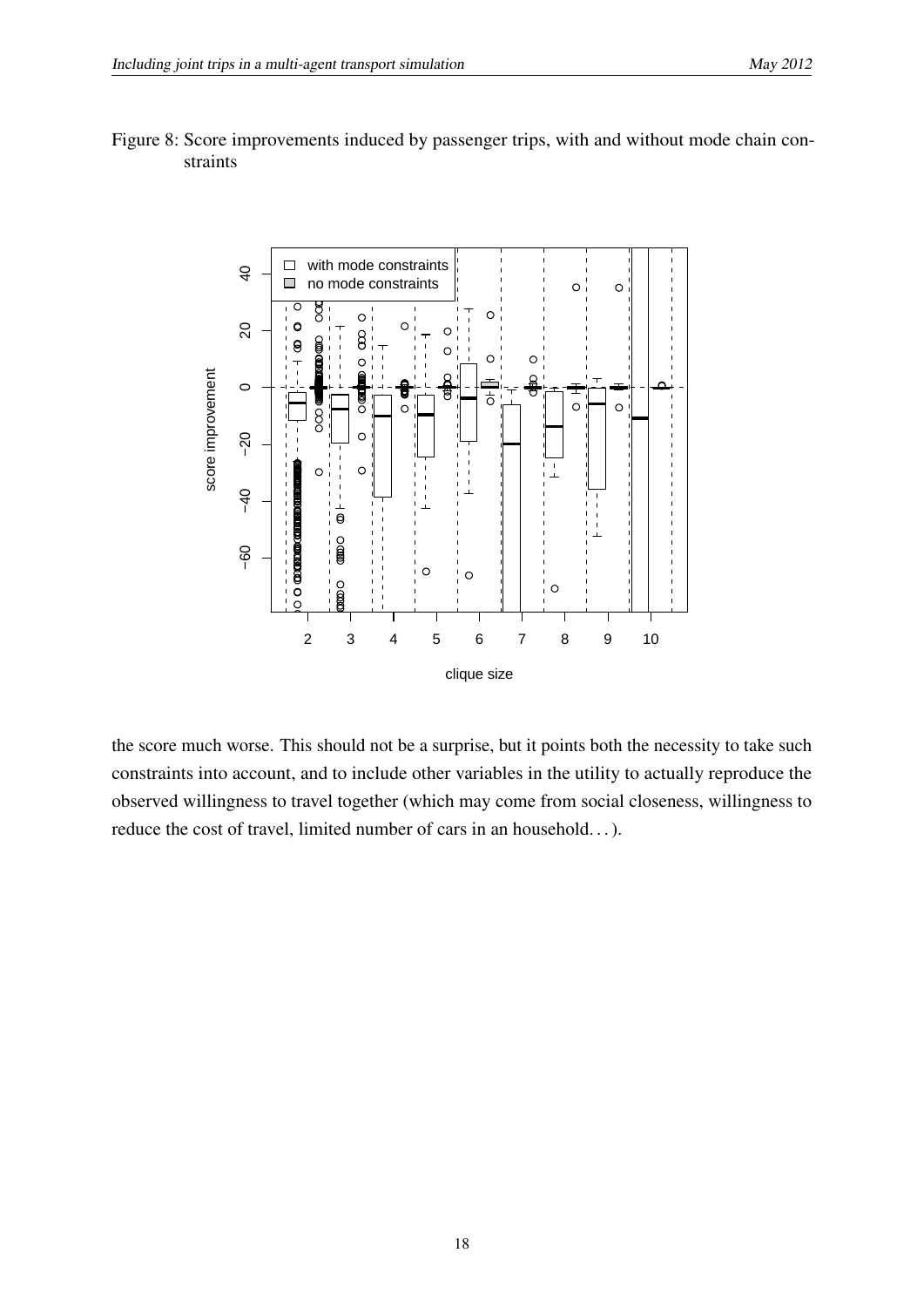<span id="page-20-0"></span>



# **5 Conclusion and further steps**

In this paper, we presented an approach to simulate joint trip in a multi-agent transport simulation, as well as an implementation of this approach within the MATSim software. This approach is a first step in considering collaboration in a user-equilibrium framework.

The output of a test run on a medium-scale scenario show that the implementation is able to produce meaningful results. It also allowed to reveal some interesting properties of joint travel in microsimulation. The more prominent is the influence of mode chaining constraints: our runs showed that considering the fact that being passenger prevents from using the car for the rest of the tour has a dramatic influence on the scores of passenger plans, and thus on the attractiveness of joint travel. It also incites to consider other variables than travel time when simulating joint trips, such as fuel costs or willingness to share time with social contacts.

Those remarks open a wide range of improvements to make to the model.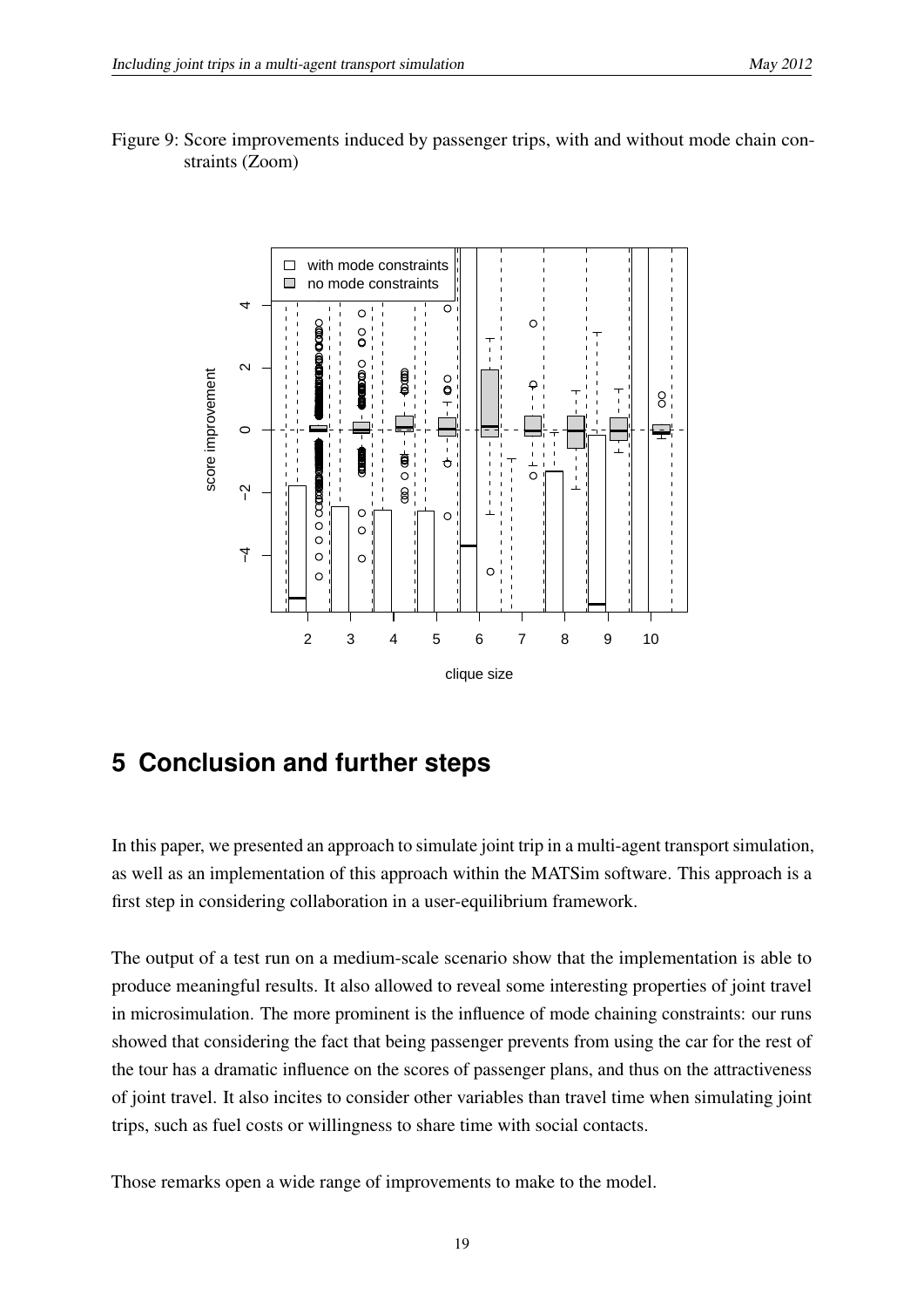First, the utility function for daily plans must be modified to consider monetary costs or social relationships. Thus, a crucial future step will be to include this kind of dimension in the utility function, and to calibrate this utility.

Second, the implementation only works on pre-defined joint trips. It is planned to search for an efficient way to generate pertinent joint trips during the iterations.

Moreover, the current approach is to consider joint trips in pre-identified groups, to which we referred as cliques. A central, and strong, assumption in our approach is that "utility transfers" exist between clique members, making the existence of a clique-level utility function possible. This assumption was included in the model in order to take into account the high dependency of the scores of a plan on the actual co-travelers plans. However, it is planned to relax this assumption, passing again to individual utility maximisation, but using special plan selection modules, where the choices of plans by co-travelers are correlated. Utility transfers could still be represented explicitly, whenever the assumption is applicable.

Finally, no validation against measured data was undertaken yet. Once the approach is able to actually generate joint trips, a validation against data on intra-household ride sharing statistics should be undertaken.

# **6 References**

- <span id="page-21-0"></span>Balmer, M., K. Meister, M. Rieser, K. Nagel and K. W. Axhausen (2008) Agent-based simulation of travel demand: Structure and computational performance of MATSim-T, paper presented at the *Innovations in Travel Modeling (ITM'08)*, Portland, June 2008.
- <span id="page-21-3"></span>Ben-Akiva, M. E. and S. R. Lerman (1985) *Discrete Choice Analysis: Theory and Application to Travel Demand*, MIT Press, Cambridge.
- <span id="page-21-4"></span>Bradley, M. A. and P. Vovsha (2005) A model for joint choice of daily activity pattern types of household members, *Transportation*, 32 (5) 545–571.
- <span id="page-21-2"></span>Charypar, D., K. W. Axhausen and K. Nagel (2006) Implementing activity-based models: Accelerating the replanning process of agents using an evolution strategy, paper presented at the *11th International Conference on Travel Behaviour Research (IATBR)*, Kyoto, August 2006.
- <span id="page-21-1"></span>Charypar, D. and K. Nagel (2005) Generating complete all-day activity plans with genetic algorithms, *Transportation*, 32 (4) 369–397.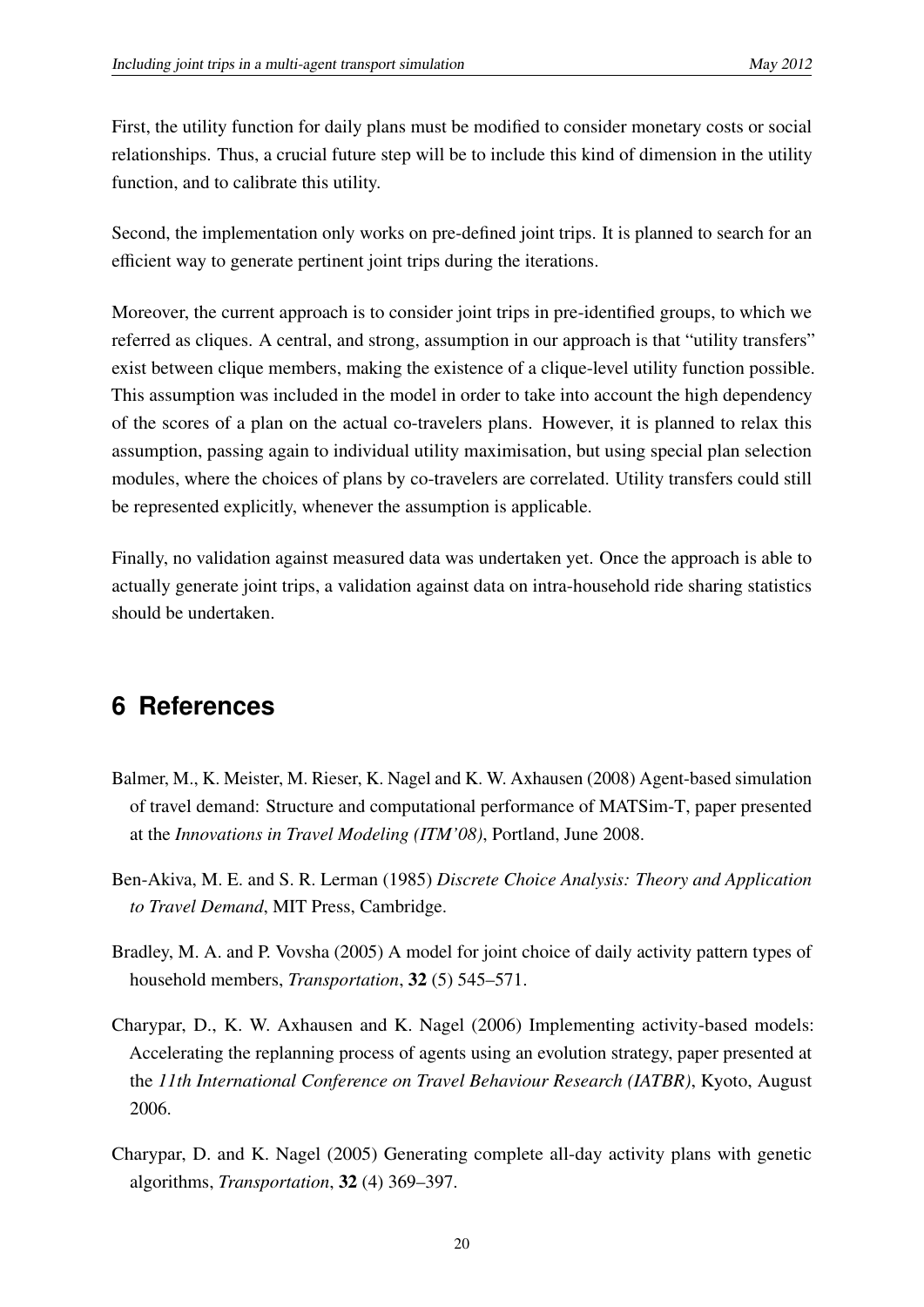- <span id="page-22-9"></span>Chow, J. Y. and W. W. Recker (2012) Inverse optimization with endogenous arrival time constraints to calibrate the household activity pattern problem, *Transportation Research Part B: Methodological*, 46 (3) 463 – 479.
- <span id="page-22-3"></span>Feil, M. (2010) Choosing the daily schedule: Expanding activity-based travel demand modelling, Ph.D. Thesis, ETH Zurich, Zurich.
- <span id="page-22-4"></span>Feil, M., M. Balmer and K. W. Axhausen (2009) New approaches to generating comprehensive all-day activity-travel schedules, *Research Report*, 575, IVT, ETH Zurich, Zurich.
- <span id="page-22-10"></span>Gan, L. P. and W. W. Recker (2008) A mathematical programming formulation of the household activity rescheduling problem, *Transportation Research Part B: Methodological*, 42 (6) 571–606.
- <span id="page-22-6"></span>Gliebe, J. P. and F. S. Koppelman (2002) A model of joint activity participation, *Transportation*, 29 (1) 49–72.
- <span id="page-22-5"></span>Gliebe, J. P. and F. S. Koppelman (2005) Modeling household activity-travel interactions as parallel constrained choices, *Transportation*, 32 (5) 449–471.
- <span id="page-22-11"></span>Glover, F. (1989) Tabu search - part 1, *ORSA Journal of Computing*, 1 (3) 190–206.
- <span id="page-22-12"></span>Glover, F. and E. Taillard (1993) A user's guide to tabu search, *Annals of Operations Research*, 41 (1) 1–28.
- <span id="page-22-8"></span>Golob, T. F. (2000) A simultaneous model of household activity participation and trip chain generation, *Transportation Research Part B: Methodological*, 34 (5) 355–376.
- <span id="page-22-7"></span>Golob, T. F. and M. G. McNally (1997) A model of activity participation and travel interactions between household heads, *Transportation Research Part B: Methodological*, 31 (3) 177–194.
- <span id="page-22-2"></span>Horni, A., D. M. Scott, M. Balmer and K. W. Axhausen (2009) Location choice modeling for shopping and leisure activities with MATSim: Combining micro-simulation and time geography, paper presented at the *88th Annual Meeting of the Transportation Research Board*, Washington, D.C., January 2009.
- <span id="page-22-13"></span>Horni, A., B. J. Vitins and K. W. Axhausen (2011) The Zurich scenario: A technical overview, *Working Paper*, 687, IVT, ETH Zurich, Zurich.
- <span id="page-22-0"></span>Jones, P. M., M. C. Dix, M. I. Clarke and I. G. Heggie (1983) *Understanding Travel Behaviour*, Gower, Aldershot.
- <span id="page-22-1"></span>McNally, M. G. and C. R. Rindt (2008) The activity-based approach, *Working Paper*, UCI-ITS-AS-WP-07-1, Institute of Transportation Studies, University of California, Irvine.